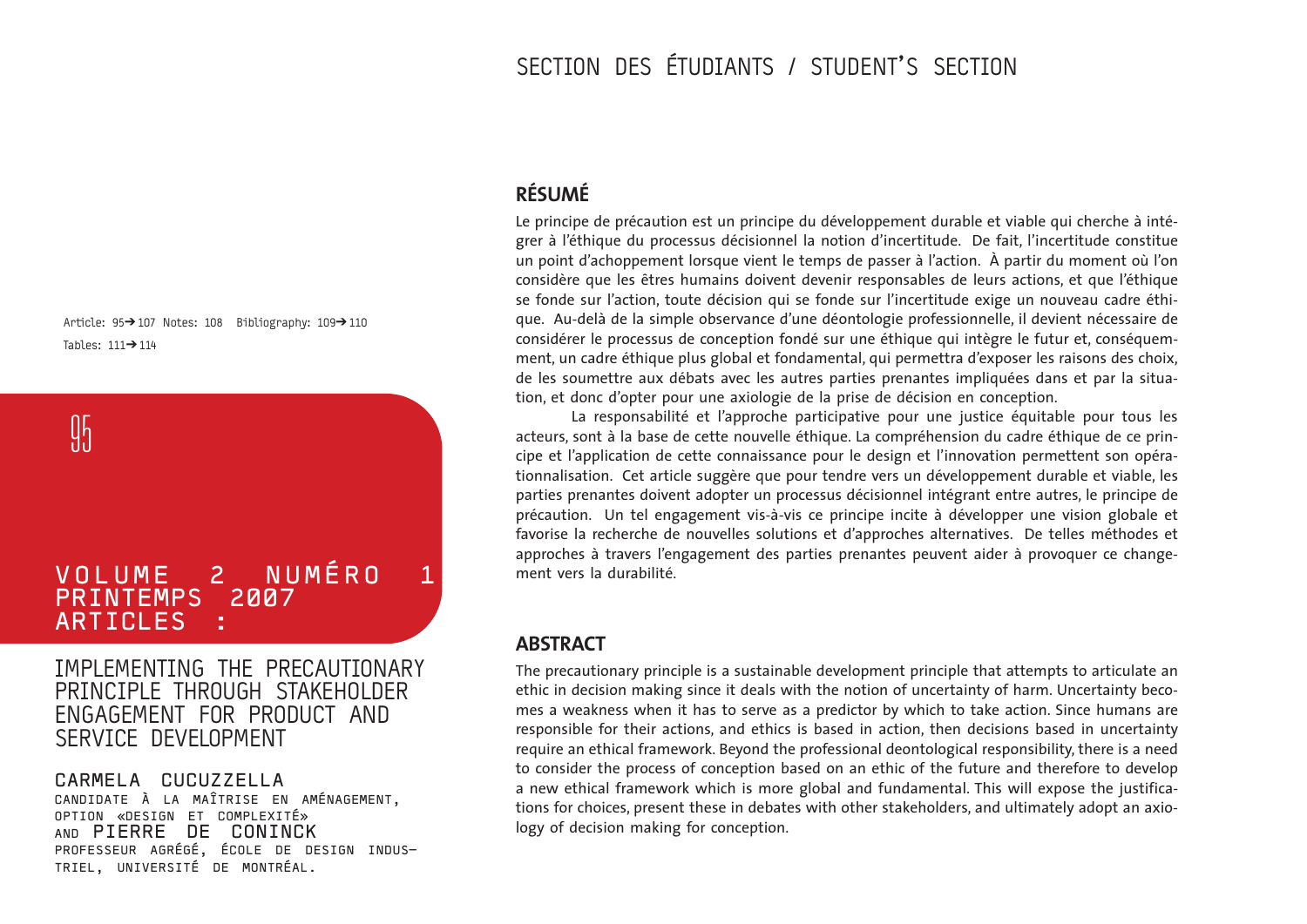Responsibility and participative discourse for an equal justice among actors are a basis of such an ethic. By understanding the ethical framework of this principle and applying this knowledge towards design or innovation, the precautionary principle becomes operational. This paper suggests that to move towards sustainability, stakeholders must adopt decision making processes that are precautionary. A commitment to precaution encourages a global perspective and the search for alternatives. Methods such as alternative assessment and precautionary deliberation through stakeholder engagement can assist in this shift towards sustainability.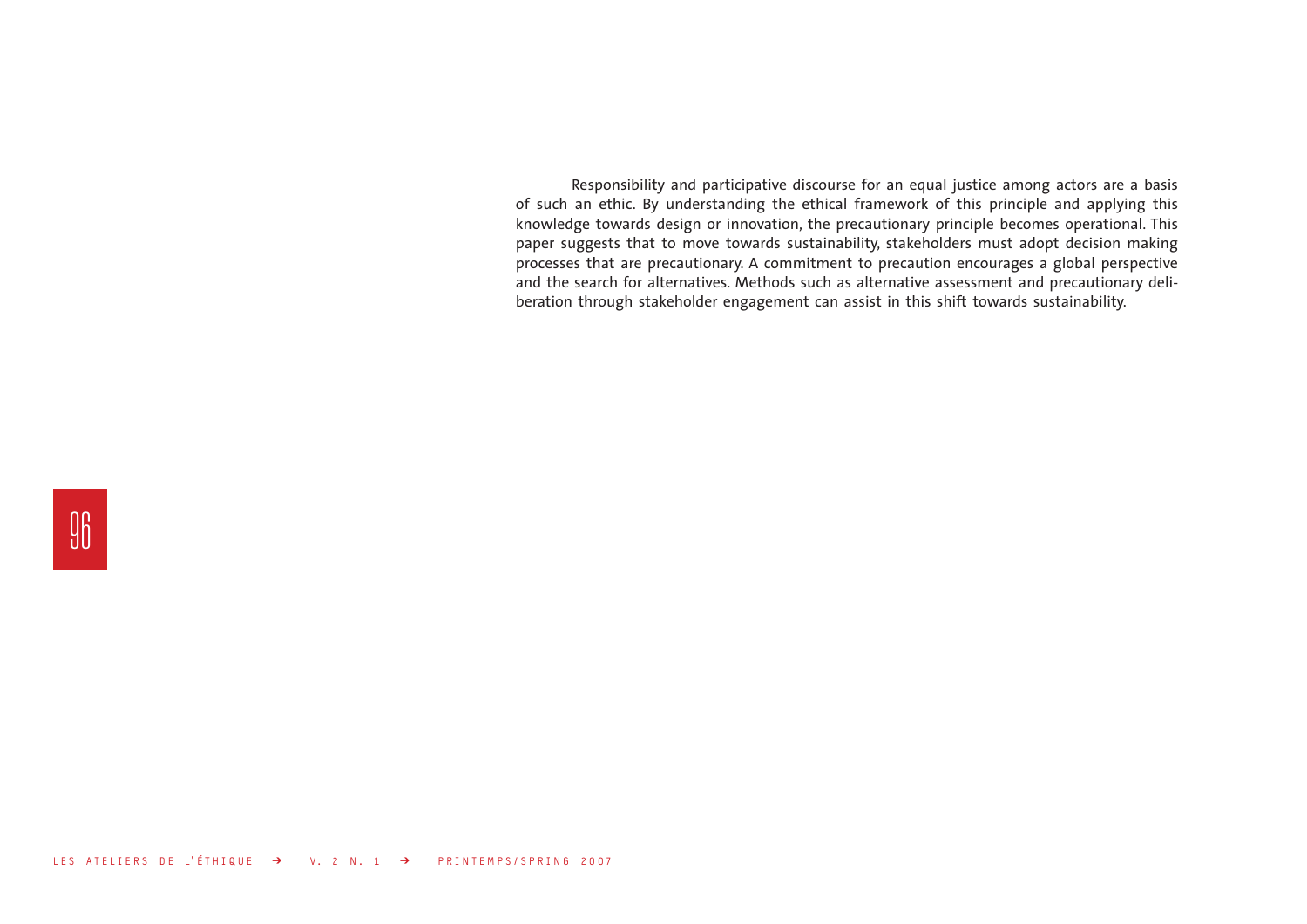

### **INTRODUCTION**

During the '60's, if development was considered as an obvious strategy for growth, critiques of such an approach soon emerged, particularly those concerned with the situation of the environment. The 1972 conference in Stockholm (United Nations Conference on the Human Environment) was the first conference which dealt with issues relating to the preservation of the environment in order to provide a continued improvement in living conditions for all. This could not be achieved without international cooperation. The emphasis was on solving environmental problems, but without ignoring social, economic and developmental aspects. This conference led to the establishment of the United Nations Environmental Program (UNEP), based in Nairobi, Kenya. That same year, the Club of Rome published its report on 'The Limits to Growth' (Meadows, Meadows, & Randers et al., , 1972). The Club of Rome, (founded in 1968,) was vital for providing global awareness of the developmental crisis. Catastrophic scenarios were presented by Club of Romethis group. The key concept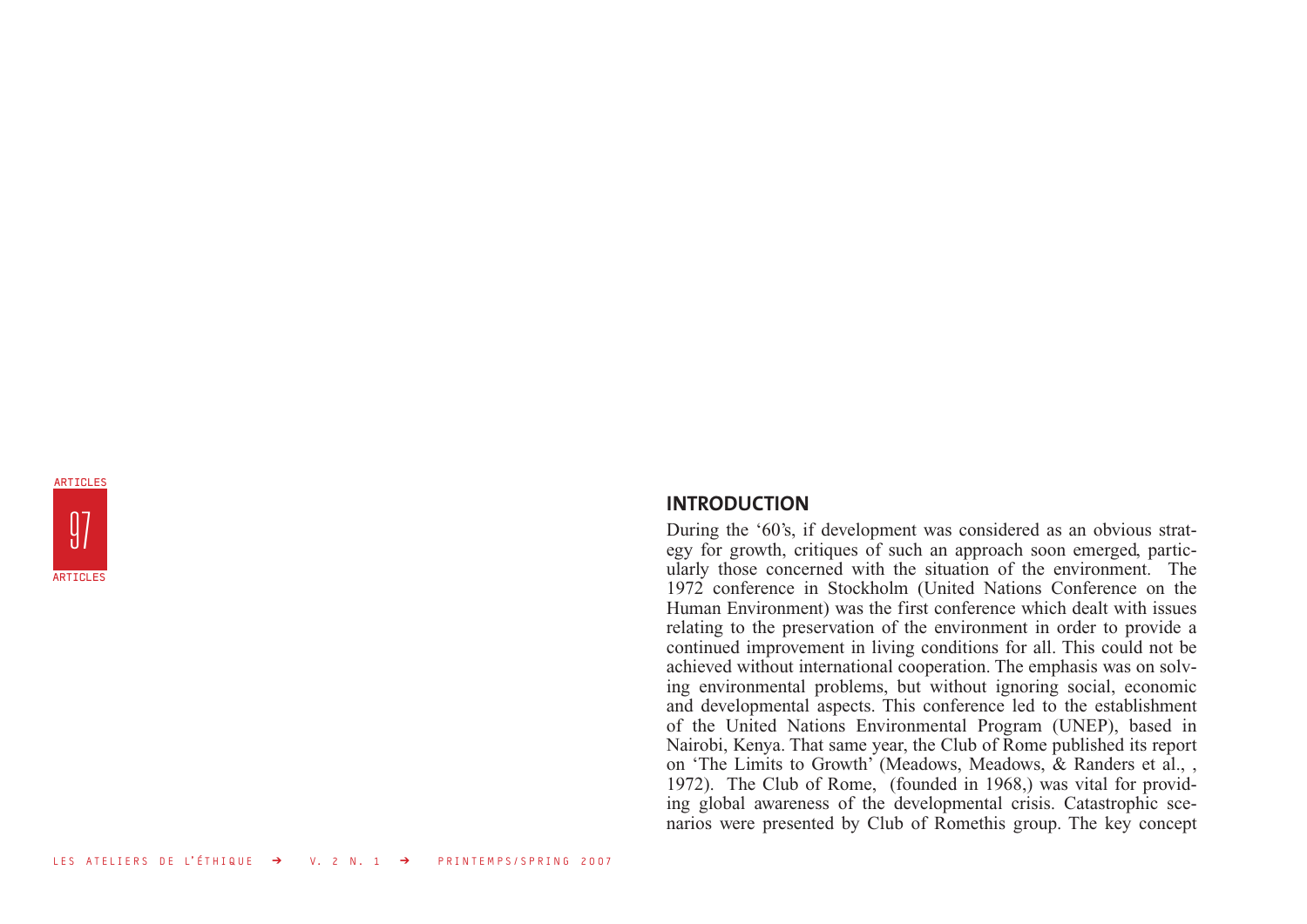resulting from this book was that if the current growth trends in world population, industrialization, pollution, food production, and resource depletion continued, the limits to growth on this planet would be reached within the next one hundred years, with the probable outcome of an unanticipated decline in population and industrial capacity.

In 1987, the World Commission on Environment and Development (WCED), which had been set up in 1983, published a report entitled 'Our Common Future'. This report' defined sustainable development as (WCED, 1987) :

"Development which meets the needs of the present without compromising the ability of future generations to meet their own needs."  $(p. 43)$ 

This report alerted the world to the urgency of making progress toward economic development that could be sustained without depleting natural resources or harming the environment. In 1989, the report was debated in the United Nations General Assembly, which decided to organize a United Nations Conference on Environment and Development. In June 1992, the United Nations Conference on Environment and Development held a conference in Rio de Janeiro, also known as the 1992 Rio Earth Summit. During this conference, three five agreements were signed by participating countries: Agenda 21, Rio Declaration on Environment and Development and, the Statement of Forest Principles, the United Nations Framework Convention on Climate Change, and the Convention on Biological Diversity. The Rio Declaration on Environment and Development (1992) identified 27 principles that defined the rights and obligations of nations. This declaration recognized the precautionary and polluterpays principles as guiding principles. It described the struggle against poverty as a significant policy, and the reduction of unsustainable forms of consumption and production along with the general involvement of citizens in decision-making processes as pertinent to the pursuit of sustainable development.

98<br>98

ARTICLES

ARTICLES

More recently, the *Stern Review Report* (2007) has provided an economic and international perspective of the effects of climate change. According to Stern  $(2007)$  if no action is taken for dealing with the current global crisis, economic costs and risks will result. An estimated 5% of global Gross Domestic Product (GDP) will be lost on a continual basis; and when considering the broader impacts, this loss could rise to at least 20% of GDP. This indicates that current action is an imperative at an international level since the effects of climate change are global. The inequality of this crisis is that the poorest countries, those that have contributed the least will be affected first and worst than the more developed countries. Stern claims that the costs of inaction far exceed those of taking "*sustained longterm action*".

It is important to note that strategies and approaches for dealing with this crisis have progressed enormously over the past thirty to forty years. These strategies have evolved from short-term solutions, to medium and recently have begun to consider long-term, global solutions. Many analytical tools exist to deal with the eco-efficiency of products and service systems. These tools have been developed to enable designers and engineers to assess the life cycle of a product or service system from "cradle to grave" (Consoli *et al.*, 1993), and are often considered as tools that can help identify medium-term solutions. They have helped (and continue to help) in the design and production of eco-products as well as the construction of environmental policies. The assessments of negative impacts using such tools are done using objective, available data, with estimated margins of error; a deterministic or probabilistic approach. In fact, these earlier approaches are, on the most part, limited to environmental issues alone. And if they do consider social impacts, these are considered within a confined scale of vision; not on the most global scale. Therefore there is a need to consider alternate methods of decision making if society is to move towards sustainable development.

### **1. SUSTAINABLE DEVELOPMENT**

Sustainable development does not only address notions of sustainable production and consumption, but also includes characteristics of the decision making process which constitute an important contribution for further research. Moving towards sustainable development requires a profound shift in the way stakeholders, such as, decision makers, designers, producers and consumers think about design, production and consumption; it not simply a measure added into traditional methods (Whiteley, 1995). This is because traditional modes of design, production and consumption do not address the issues of sustainable development; they are in fact, part of the progress paradigm<sup>2</sup>. In the progress paradigm the resources are perceived as unlimited, there is an exploitation of nature, and humans consider themselves as masters and owners of the universe. Some critical problems have emerged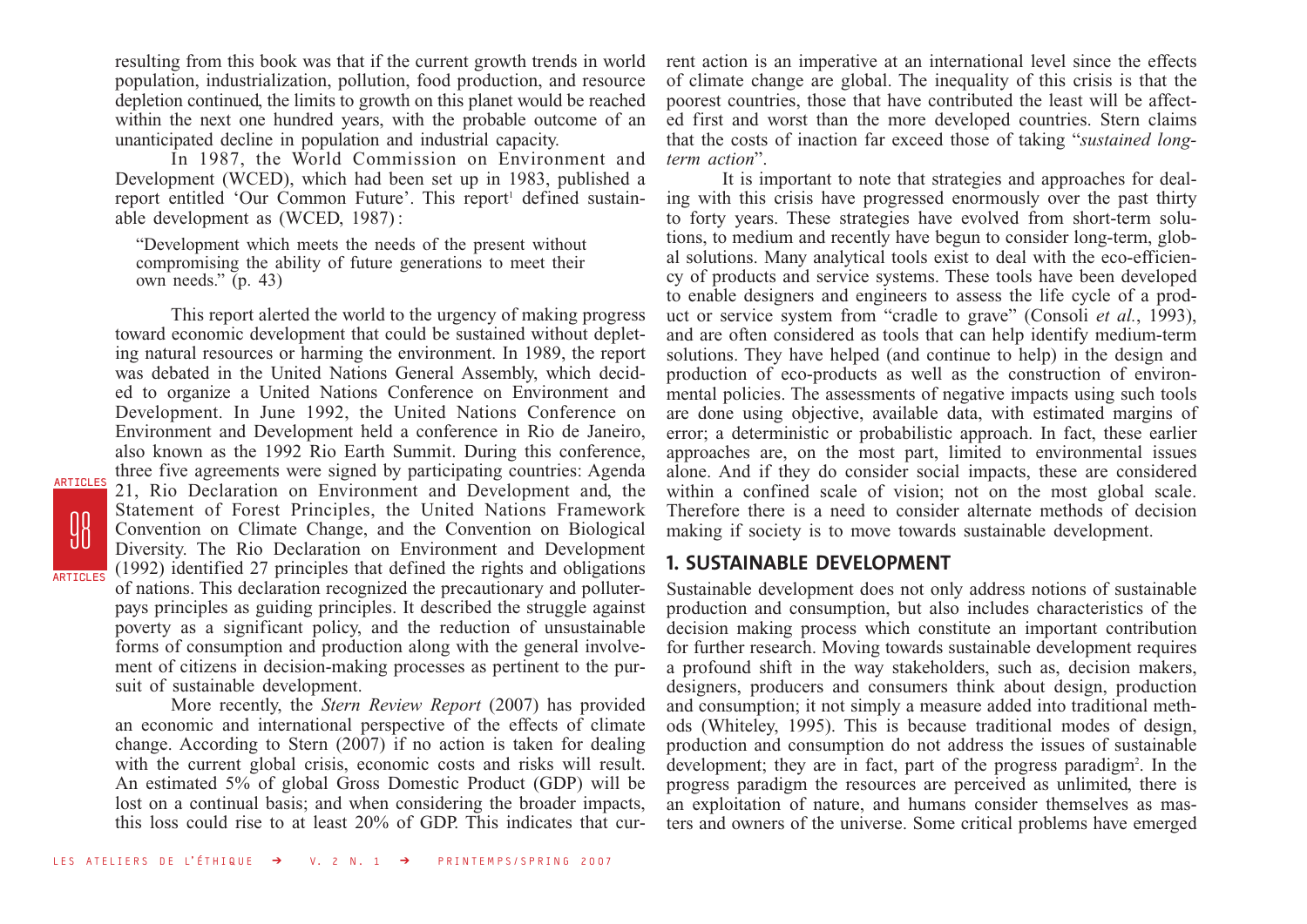as a consequence of the progress paradigm. The level of pollution in water, land and air is consistently on the rise; social responsibility is in demise, and the continual loss of natural resources at unprecedented rates are all outcomes of the progress paradigm. A major concern of consumption at very high levels is that the distribution of wellbeing does not occur equally within generations, let alone across generations.

Because of this reality, comparative ecological footprints<sup>3</sup> suggest that different responsibilities with respect to limiting or reducing material consumption would apply to different sections of the world population (Durning, 1992, from Schaefer & , Crane, 2005). Ecological footprints of countries like the U.K. or the U.S differ significantly to that of developing countries<sup>4</sup>. In fact, high consumption is often attributed to affluence. Typically a growth in economic development results in higher disposable income and therefore higher consumption (Schaefer &, Crane, 2005). This type of consumption is in high contrast to that of developing countries<sup>5</sup>. If the entire world population were to achieve the consumption levels of the average European citizen, we would need several planets of Earth to sustain them; it is worst when compared with a North American citizen. This is extremely critical if world populations follow the high fertility pattern proposed by the United Nation's (UN) report on "World Population in 2300" (UN, 2004, from Schaefer & , Crane, 2005). This has led to the belief that current consumption levels are approaching an unsustainable state (Schaefer & , Crane, 2005).

Yet, in current occidental societies, individuals are lead to believe that if they consume high levels of commodities they have a better sense of well-being than those that cannot or choose not to. This ideology is not meant to help improve the sense of well being among humans, but is necessary for a continued economic growth. Well being within a society is defined by the comparison to peers; therefore the choice of reducing consumption becomes a social choice on the individual, cultural, and societal level.

**99** 

ARTICLES

ARTICLES

In the context of sustainable development, it is not only the growth in the economic sector that is essential; social and environmental growth is equally fundamental. In a market driven economy, monetary growth is a major measure of success; the progress paradigm. However, trying to achieve sustainability within a market-driven economy is not trivial. In a market economy, the main responsibility for the environmental deterioration stems from the consumer, because consumption is the reason why anything gets produced (Heiskanen &, Pantzar, 1997). In a sustainable paradigm, the rules of success will change. Success will now refer to growth in the several paradigmatic spheres (economic, social, and environmental), and not only the success of the economic sphere. Responsible consumers, will base their consumption choices not only on economic criteria, but also on social and environmental criteria. Therefore the idea of success extends to the health of society and the renewal of primary resources, as well as the growth of the economy. In the sustainable paradigm, resources are to be preserved or renewed. Responsible consumers become a significant part of this sustainable paradigm. With the three spheres sharing prominence, sustainable development can be obtained. Table 1 proposes a summary of the characteristics of each of the paradigms. (SEE TABLE 1, p.111)

When seeking to comprehend the various elements that define a developmental paradigm, it is important to point out that each of the elements are closely interrelated. For example, when considering the technology component, in the progress paradigm, according to Table 1, the idea of efficiency, is fundamental. This implies that when developing new technologies, the idea of rendering the product or service system eco-efficient is a major concern. Yet this is not enough in a sustainable context. To move towards sustainability, over and above the efficiency of technologies, the idea of sufficiency (Princen, 2005) is essential. Sufficiency questions the need for the existence of the product or service system and in fact, seeks to consider the development of solutions based on fundamental human needs. Therefore the reflection that is needed when considering impacts occurs very early during the conceptualization of a product or service system. This reflection is done through an understanding of the way in which humans conduct their lives on a daily basis, therefore understanding consumption habits and fundamental human needs. From this comprehension, new lifestyles can be conceptualized rather than new products or service systems.

So by simply shifting from an efficient mode of *technological* development within a progress paradigm to a sufficient mode of consumption on a *cultural* basis within a sustainable development paradigm, the effects will ripple across several other developmental components. By adhering to the idea of sufficiency based on a new cultural perspective, the way in which technologies are developed within a sustainable development context will also change; innovation will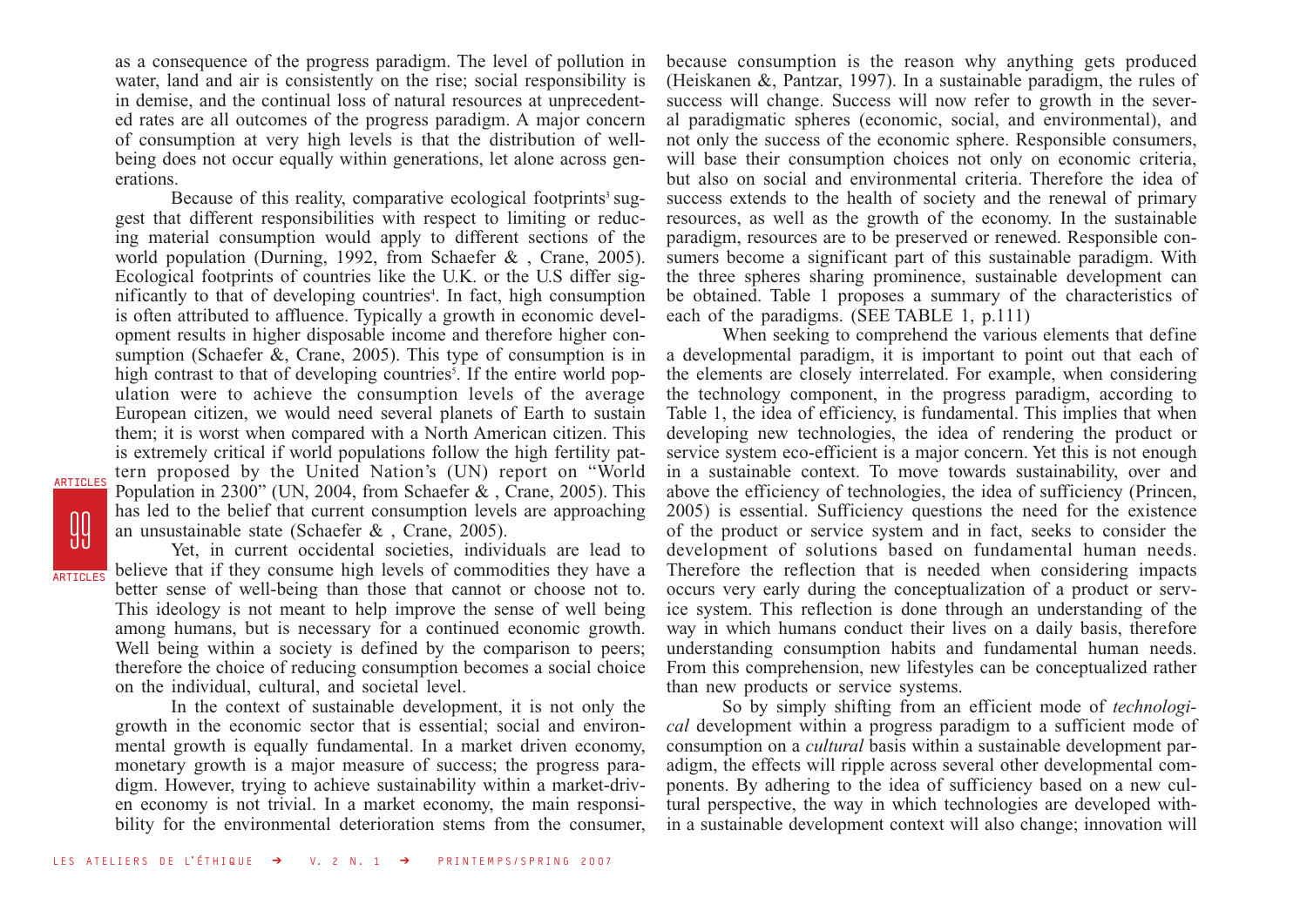be based on an ethic of responsibility. In addition, new methods of satisfying human *needs* will result; if possible, without the use of primary resources. This reflection will require the involvement of the community; therefore there is a need for the *individual* to shift from an individualistic mindset to a responsible citizen that can contribute to social change; therefore resulting in a societal shift as well. *Social* issues will no longer be based solely on economic considerations, but will be considered as equal to economic issues.

Therefore even if the progress paradigm has improved the quality of life of many individuals and their communities, it has also led to a plethora of environmental and social issues. Approaches to such issues have evolved tremendously over the past thirty years. During the '60's, environmental strategies for reducing pollution to help clean up the planet and strategies for the end-of-life of products to help increase the longevity of products were introduced. During the '70's, multi-criteria and hierarchical modes of decision making were established. These were methods to facilitate decision making so as to minimize the negative environmental impacts of projects before they were manifested. Life Cycle Assessment (LCA) is an example of such methods. These tools helped to assess the life cycle of products from resource extraction to manufacturing and have contributed in the design and production of eco-products as well as the construction of environmental policies.

100 **ARTICLES** 

ARTICLES

Such approaches, although very useful in assessing environmental impacts for a product, are no longer sufficient because they limit the point of view of the problem to the product in question and therefore evade the more global perspective; selecting between long and short term solutions; finding the balance among conflicting objectives such as conservation, development, equity and peace. Also, most LCA tools assess a product system's impact using a cause-effect approach and it is unclear how decisions or assessments are made in conditions of uncertainty. These tools are more reactive than proactive; in other words more preventive than precautionary. Technocratic methods are often advantageous in economic analysis and provide indicators for final decisions. However, this is where an understanding geared towards the benefit of the common good is not considered (Droz & & Lavigne, 2006).

### **2. PRECAUTIONARY PRINCIPLE**

The Rio Declaration on Environment and Development (UNCED, 1992) identified 27 principles of sustainable development, one of which was the precautionary principle<sup>6</sup>. Out of these 27 principles, Vigneron, Patingre and Schiesseret al. (2003), has identified four principles specifically for design: responsibility, solidarity, precaution, and participation. These four interrelated principles are fundamental to the implementation of sustainable development. According to Vigneron, Patingre and Schiesseret al. (2003), the precautionary principle for design is defined as (loosely translated by the authors) as:

"This principle was first introduced in Germany, and can be used in parallel to several other eco-conception tools that employ a preventative approach. This mode of action goes beyond a life cycle analysis thinking; an approach that evaluates the environmental impacts of the inputs and outputs of a product system during the course of its life cycle. A precautionary approach requires an approach that is reflective, exploratory, and prudent. The identification of a real or potential risk does not arise as a result of a life cycle analysis, and therefore eco-conception norms recommend that the precautionary principle is applied when justifying the choice of impacts." (pp. 178-179)

The applications of the precautionary principle with respect to environmental hazards and their uncertainties only began to surface as a clearly and logically expressed concept within environmental science during the 1970's, with the environmental movement in Germany. The precautionary principle originated from the initial German formulation *Vorsorgeprinzip*, which essentially translates more appropriately to 'forward looking caution' or 'foresight'. This is from the German Clean Air Act of 1974 (Harremoes *et al.*, 2001). The main element of the principle was a general rule of public policy action that was to be used in cases of irreversible threats to health or the environment; where potential hazards were to be reduced before there was a strong proof of harm. Since the '70's, the precautionary principle has quickly become a part of political agendas and has been incorporated into many international agreements (Harremoes *et al.*, 2001). The precautionary principle has had many applications: in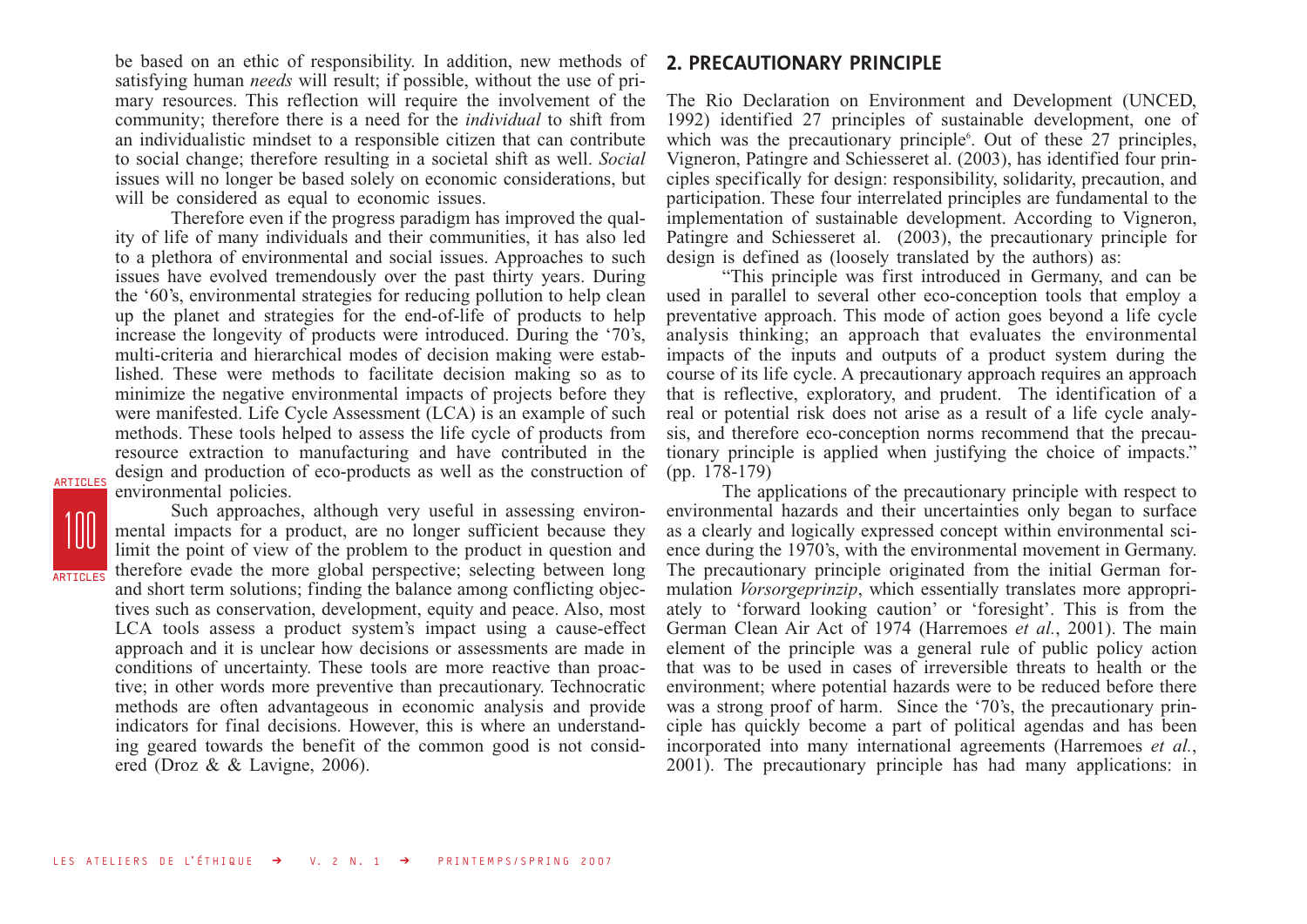environmental policy decisions (chemical contamination), socio-economic decisions (fisheries - quotas), technology issues (Y2K bug), health safety decisions (bovine growth hormone), economics (inflation regulation), and physician's patient care (physician's obligation to 'first do no harm') (DdeFur & & Kaszuba, 2002). The precautionary principle has become, in European regulation of science and technology, a general principle for the protection of the health of human beings, animals, plants, and the environment (Tallachini, 2005). In essence, the precautionary principle responds to a predicament of long-term, invisible dangers that humanity (or the earth in general) has not yet experienced. This environmental dilemma is unprecedented, just as the methods of decision making for managing such situations are (Whiteside, 2006). Two fundamental questions arise from this, which will be explored throughout this paper: (1) how can humans take responsibility for the surroundings so that life can continue to grow; (2) how much consideration should stakeholders have in traditional approaches in decision making?

According to Harremoes (2003), the precautionary principle is a way to formulate an approach to situations where uncertainty beyond statistics, ignorance and indeterminacy dominate the causeeffect relationship. The precautionary principle invites a reflection on the limits of the use of all living systems and natural resources. Often actions to prevent harm are only taken after substantial proof of harm is shown. Usually at which point it is often already too late for the action. The precautionary principle encourages a scientific comprehension of potential risks, where possible with a participatory democratic decision process to arrive at a precautionary decision. It encourages innovation since when such a situation is identified, a requirement of action ensues, and innovative solutions must be identified, evaluated and finally implemented.

101

ARTICLES

**ARTICLES** 

A more general framework for a democratic governance of science is necessary in situations of uncertainty. In a democratic society, science may still have an authoritative voice, but it cannot have the ultimate word on decisions that only the broader society may make. Therefore, the current precautionary model of scientific regulation needs to be informed by an extended participatory model of the relationship between science and society. Additional criteria, such as social issues, and new methods of decision making, such as participative democratic processes, are perceived to be indispensable for arriving at fair, just, and non-discriminatory decisions.

According to Lascoumes (1996), the emergence and formalization of the precautionary principle have revealed several shifts in our comprehension of uncertainty and risks. First, decisions cannot be taken only with current knowledge; an attempt must be made to project in the future any long-term effects that may appear to be probabilities of risk. Second, the scientific model of risk assessment is no longer viable; the reality of risk is not limited to an objective rationalization. Preventing known risks is not sufficient, it is necessary now to integrate the notion of an acceptability of risks. Third, the consequences in terms of attribution of responsibility demonstrate another shift. And fourth, a shift in the management of risks and the forms of cooperation that deal with the assumption of responsibility.

#### **IMPLEMENTING THE PRECAUTIONARY PRINCIPLE**

An implementation of the precautionary principle cannot be based solely on a risk analysis procedure since the lack of data renders this approach problematic. There are several alternatives to approaching the precautionary principle that will encourage innovation. The two main perspectives for the implementation of the precautionary principle are risk analysis and social heuristic concepts. Godard (2005) claims that the analytical tools of the economic risk analysis approach can provide useful insight on key contentious issues that would help in the implementation of the precautionary principle as a social norm. Table 2 indicates some of the differences/similarities between the two approaches based on Godard (2005). This table will also help to understand the fundamental differences between a precautionary approach and a preventive approach to decision making in situations of uncertainty of harm. Godard (2005) uses a risk analysis approach framed in a Bayesian (statistical) framework to estimate the uncertainty of harm; it is a rational method which provides some level of credibility to the argument for precaution. However, he defines this rational approach to precaution as "'*more prevention in the short run*"' (p. 5). In this approach, Godard does not distinguish between risk and uncertainty; therefore his definition of the precautionary principle implemented in this manner responds more appropriately to the prevention principle. A precautionary approach is invariably based on ethical considerations because of it lack of quantifiable data, which is similar to the social heuristic approach he describes. A preventive approach is based on measurable and quantifiable data, which is similar to the rational risk analysis approach he proposes. Table 4 will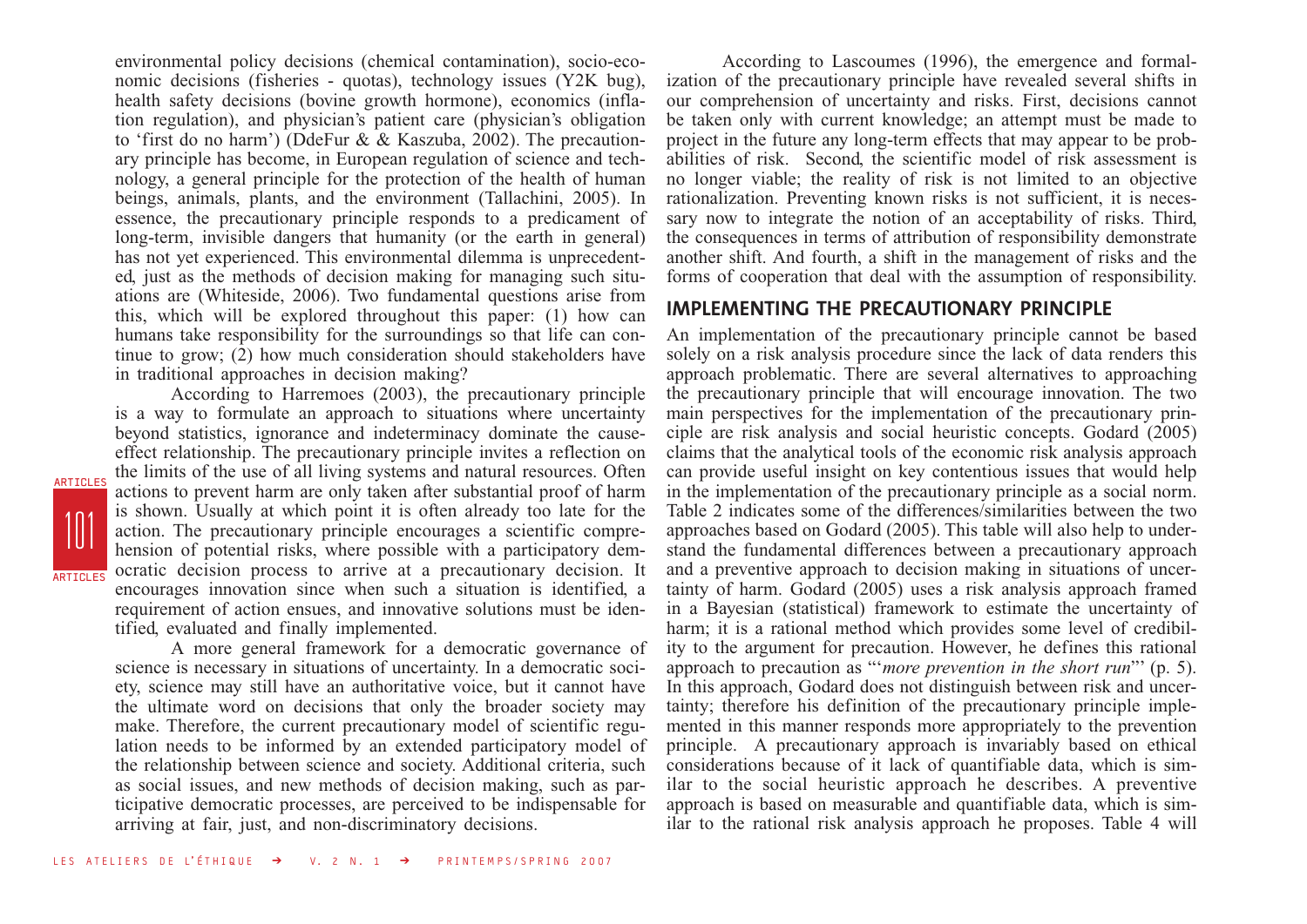further clarify the differences between these two complementary approaches to uncertainty. (SEE TABLE 2, p.112)

Godard (2005) attempts to gain an in-depth understanding of the complexity of the implementation of the precautionary principle by finding relationships between the formal approach of risk analysis with the reasoned social heuristic concepts that are recognized in Europe. Although the economic risk analysis theories are relatively independent on one hand, the social heuristic concepts that are reasoned can be used for interpreting new social norms within a precautionary attitude. There could be great benefits from cross-fertilization of these two perspectives. The complexity is that the 'language' that each side speaks is different, and therefore a fusing, merging, or mapping of ideas would benefit the implementation of the precautionary principle.

The complementary approaches for the implementation of the precautionary principle based on Godard (2005) can provide a basic level of distinction between a precautionary approach and a preventive approach for situations of uncertainty of risk of harm. These complementary approaches can be similarly mapped onto a solution based approach (such as the "«sufficiency approach"» proposed by Princen, 2005) for precaution, and problem optimization approach (such as an efficiency approach) for prevention. Tickner & and Geiser (2004) claim that to achieve more sustainability, we need to focus on solutions based policy. Most of the work done in environmental policy focuses on the investigations of the problems and their optimization at the expense of investigations of new or alternate solutions; a shift from problem-based to solution based is necessary. This approach redirects environmental science and policy debates from describing problems to identifying solutions. According to Tickner & and Geiser (2004), the alternative assessment process should be a public process. Therefore a collective approach should encourage the participation of various actors including non-scientific individuals that may be affected by the proposed scenario; and where decisions are made in a participatory democratic forum (Sclove, 1995).

102

ARTICLES

ARTICLES

The authors claim that a global integrated policy approach is inherent in the original conceptualization of the precautionary principle. The role of the precautionary principle in stimulating a search for alternatives to prevent harm has been introduced in relatively few interpretations of the principle. The most appropriate and effective form of implementing precaution is through a conviction for a search

for alternatives to avoid potential harm. Tickner & and Geiser (2004) propose the following to justify the use of an alternative assessment approach:

- focuses on solutions rather than problems
- stimulates innovation and prevention
- multi-risk reduction
- greater public participation and burden shifting

Because of the greater public participation, the burden is now in fact shifted to the public (Tickner & & Geiser, 2004). Assessing alternatives does not eliminate the need to assess risks, because comparisons and sometimes permissible exposures are the best alternative, but this risk assessment will be done through a multi-criteria approach, such as an LCA. A public participation will allow a comprehension of the unresolved issues among participants that is not possible through a risk assessment alone. According to Tickner & and Geiser (2004), there are three (3) benefits of public participation for alternative assessment:

- those who may be adversely affected can provide potentially better solutions
- will draw on a wide set of 'experts' and sources of experience
- public becomes aware that environmental impacts are not inevitable, but that there are choices

With respect to sustainable development, a disclosure of the different perspectives of humanity is also needed, which can be revealed through such a participative approach. According to Sclove (1995), there are several reasons for a greater public participation in research, development and design: (1) a larger number and more diverse range of participants increase the chance that someone will come up with a creative insight; (2) a more diverse range of social needs and concerns are reflected in the design process; (3) can provide enhanced opportunities for rich cross-fertilization of ideas,; and; (4) broadened participation will allow an improved response from markets to the needs of everyone; not only the wealthy, but also the economically deprived.

When compared to Tickner & and Geiser's (2004) reasoning for participation, similarities exist with respect to the emergence of the various points of view. This may have as a result the widening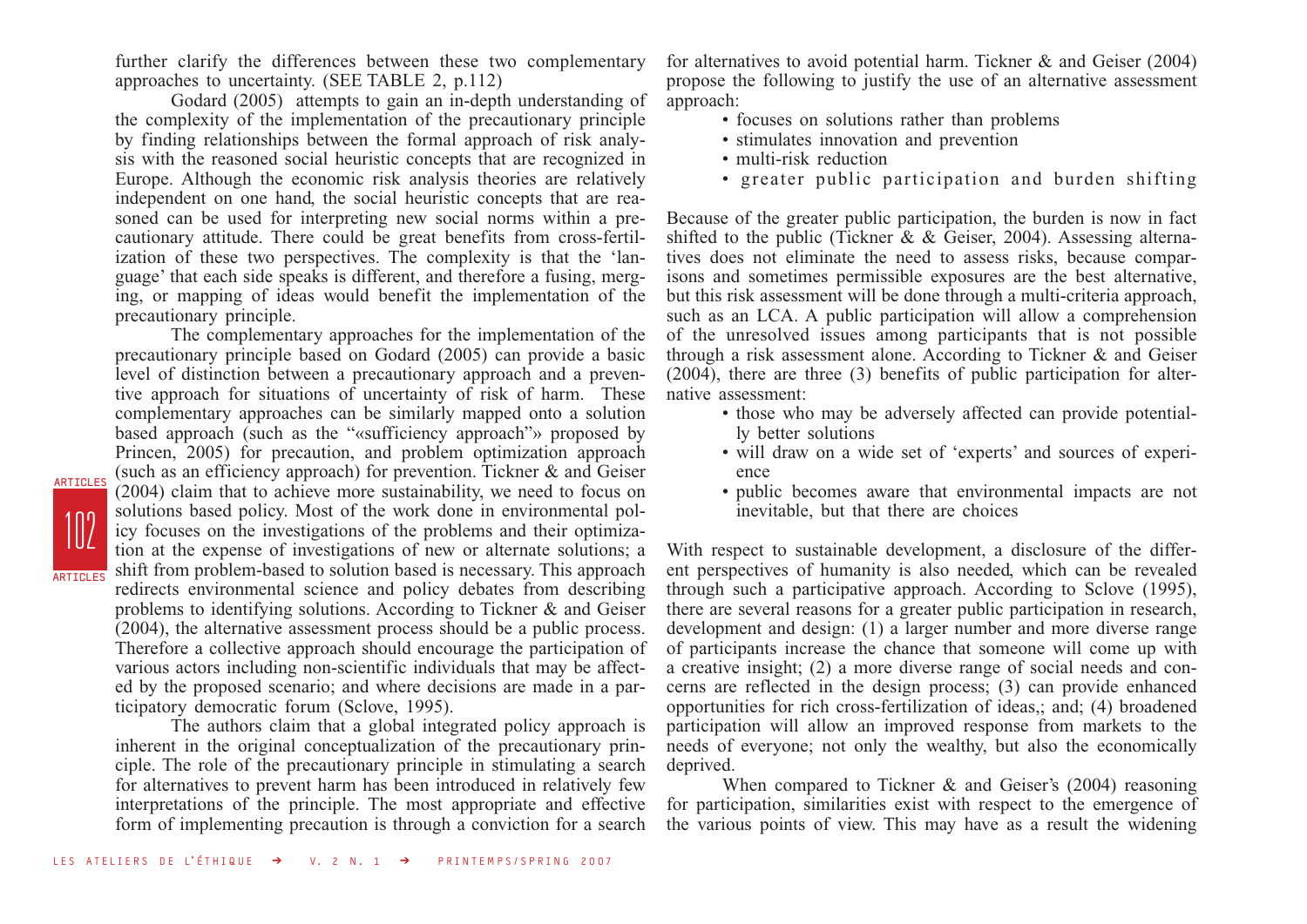of a society's moral scope, and therefore a better capacity to comprehend the knowledge that materializes through such participation. From this perspective, public participation becomes a way to expose and deliberate the different ethical positions of each stakeholder (De Coninck, 1997, 2000, 2005).

### **THE NEED FOR AN ETHICAL FRAMEWORK FOR THE PRECAUTIONARY PRINCIPLE**

By focusing on situations of scientific uncertainty where data are lacking, insufficient, or inconclusive, the principle introduced a shift from a neutral attitude towards decision making to a bias in favor of safety. This also had the effect of a paradigm shift from the certainty and objectiveness of known risks to the awareness that decisions based in uncertainty involve considerations about values. The main problem with the precautionary principle is that issues associated with this principle lie outside the epistemological awareness of the average decision maker or designer. There needs an appreciation of uncertainty and basic ethics in decision making with respect to this principle. Why does the precautionary principle need an ethical perspective? According to Whiteside (2006), there are several reasons for an ethical perspective with respect to this principle. The following briefly summarizes his justifications:

- 103 ARTICLES ARTICLES
- Traditionally environmental problems have had a temporal immediacy; in contrast to current environmental problems which have an undefined (often long-term) temporality.
- The uncertainties that exist in scientific observation, and the often long-term invisible effects from technological innovations, result in the need for a new relationship between popular participation, scientific advice and political decision making.
- There are problems that require global consideration and cooperation, therefore a need to serve the interests of citizens at the international level.
- The global (social and environmental) degradation that is occurring is often a result of multiple factors, and it is not clear who is responsible. So such concerns necessitate a new ethical approach that considers this complex condition of responsibility.
- Traditionally, the idea that nature was an immutable force external to humans was common. However, the idea that

nature is a constant and that humans cannot fundamentally change it has been challenged in the past century. In fact, scientists have also had to admit that there exist uncertainties in their discoveries, and that nature cannot only be looked at in an objective way (pp. 30-37).

According to Jonas (1985), the precautionary principle opens up the question of ethics. What Jonas asserts is the sense of responsibility that humans must develop with respect to technological progress. He argues that this condition is new to our contemporary industrial society and therefore presents a need for ethical innovation on many levels. Jonas claims that the greatest moral duty in the technological age is that humankind cannot put its survival at risk for the sole purpose of the continued growth of technological progress. From this perspective, Jonas' view of ethics for the future is a deontological ethics because it deals with responsibility and therefore a sense of duty. This implies that humans are responsible for their actions and therefore for their failures or successes. So the new theme to consider in the ethics of such decisions of uncertainty rests on the duty of responsibility. Ethics can no longer be limited on the actions of the immediate reach and close proximity of time and space (as been historically done), but has expanded to match the scope of human influence in both time and space (Adams, 2004). This scope of responsibility limited to the present context of time and space is no longer sufficient, since the consequences of technological innovation go beyond this temporality and spatiality. The irreversibility of actions based on technological innovations is a question raised for consideration, and therefore places responsibility at the center of the ethics concern.

The ethical framework of the precautionary principle is based on a sense of responsibility. However, since responsibility implies duty, and therefore societal norms, the ethical foundation can be assumed to be deontological. It is not as simple as that. A brief presentation of various ethical theories will serve as an introduction to the comprehension of the ethical framework of the precautionary principle.

### *Deontological Ethics*

This theory believes that there are certain ethical principles that are universal and that impose an absolute duty on a person. Kant referred to such duties as 'categorical imperatives' because they allow for no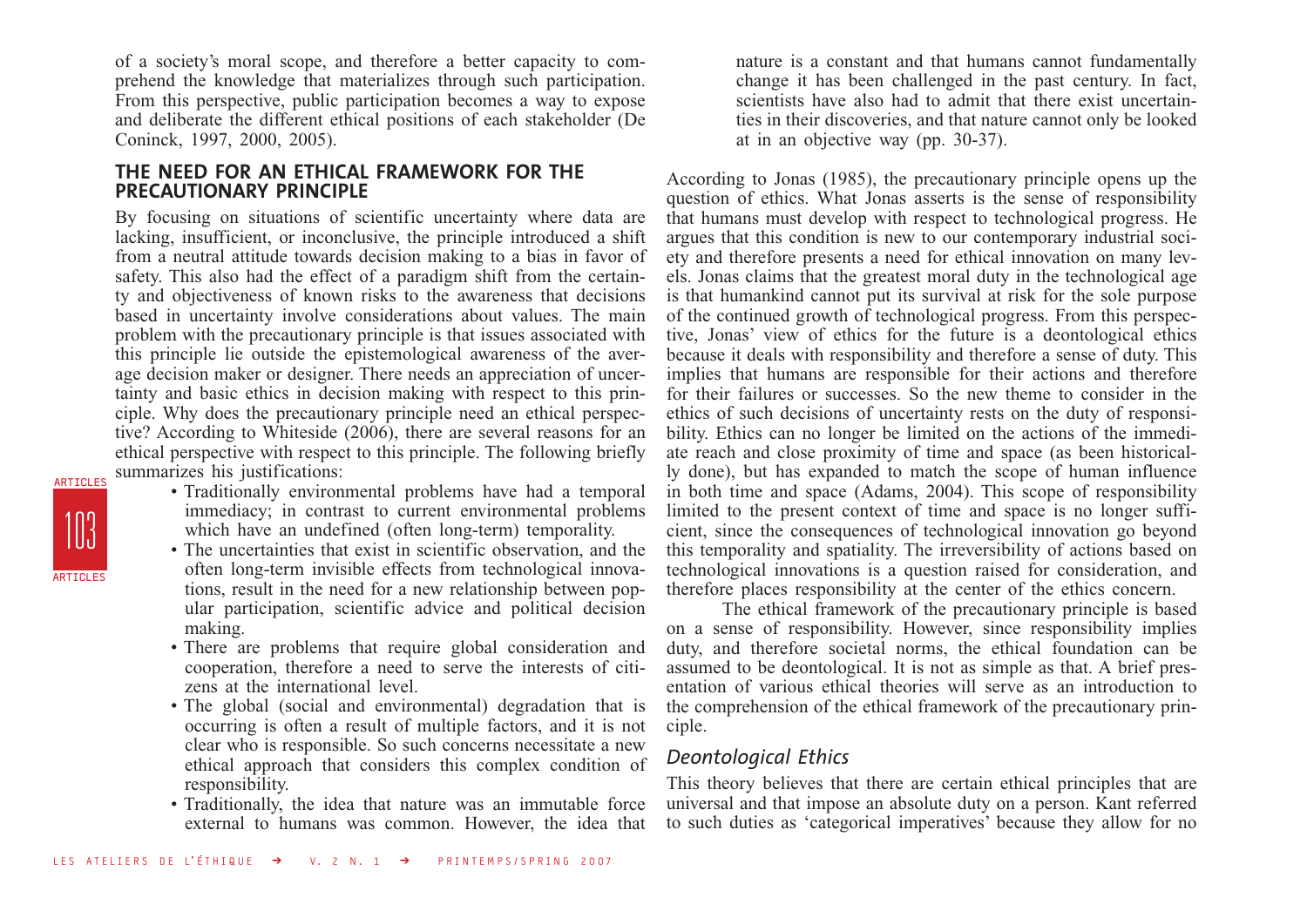exception. This theory maintains that whether an action is right or wrong is for the most part independent of whether its consequences are good or bad. From the deontological perspective, there are several distinct moral rules or duties (e.g., not to kill, not to lie, respect the right of others, to keep promises…), the observation or violation of these is intrinsically right or wrong (Brennan & & Lo, 2002)

### *Utilitarian Ethics*

This theory requires the ethical person to evaluate the likely consequences of contemplated conduct and weigh the good the act may produce against the harm it may cause. This refers to 'the greatest good for the greatest number.' This is the claim that an act is morally right if and only if that act maximizes the good, that is, if and only if the total amount of good for all, minus the total amount of bad for all, is greater. Classic utilitarianism denies that the moral rightness depends directly on anything other than consequences (Sinnot-Armstrong, 2006).

### *Virtue Ethics*

104

ARTICLES

**ARTICLES** 

This is an Aristotelian approach, recommending the virtuous way of life by its relation to happiness. He ties happiness to excellent activity of the soul, which is tied to moral virtues and the virtue of practical wisdom. This is excellence in thinking and deciding about how to behave (Parry, 2004).

### *Contractarianism (Social Contract Theory - SCT)*

Social Contract Theory begins with the observation that the existence of an enforced moral code is to our mutual benefit. The purpose of an SCT is to facilitate social living. SCT does not assume that there is one correct conception of the good, unlike utilitarianism. People can agree to a social contract theory because it is rational to do so given that the contract will help them pursue the good as they see it. An SCT is not an explicit contract, but implicit because someone chooses to enter in this contract when they want to participate in society and enjoy its benefits. This theory assumes people to be selfinterested in order to justify rules of morality or justice. Persons are presumed to want the benefits of social interactions if they can be had without sacrifice of individual self-interest. Justice, and so a social contract, is only possible where there is some possibility of benefit to each individual from cooperation. Social contract theories take individuals to be the best judges of their interests and the means to satisfy their desires. For this reason, there is a close connection between liberalism and contractarianism. A social contract theory is basically a moral contract and lies within the moral theory of contractarianism (Cudd, 2003).

The above definitions help to clarify some basic ideas so that it becomes increasingly clear on how to proceed with an ethic of sustainable design. An entirely utilitarian approach is not adequate since the process of getting to a good solution is as important as the solution. The utilitarian ideal is a persuasive one and has been very influential in individual morality and public policy in the U.S. in the twentieth century. It is an essential perspective in engineering ethics, where technological decisions are often made in terms of cost/benefit or risk/benefit analysis. These types of analysis are simply applications of utilitarianism. However, there are two major drawbacks to the utilitarian perspective on morality. The first requires extensive knowledge of facts, and sometimes this knowledge is not available. The second is that it may lead to injustice for certain individuals. A mining operation that is unsafe and leads to black lung disease for some of the miners may produce more utility than harm, from an overall standpoint, but it may be unjust to the miners themselves. Table 3 summarizes the various ethical theories. (SEE TABLE 3, p.113)

The most important difference between deontological and utilitarian ethics is that in deontological ethics, basic rights to individuals may not be sacrificed for the greater overall utility. One individual's rights may be overridden to protect another individual's (or group's) rights that are considered to be more basic, but not merely to provide greater utility for the other individual. Therefore a deontological approach to an ethic of sustainable design is also necessary. The difficulty with a deontological approach is that it may be hard to apply in a way that leads to a clear conclusion. Therefore, this as well may not be sufficient, since the outcomes of a good process may cover a wide spectrum, of which some outcomes may be less than what is considered good. So it seems an impossible dilemma as to which ethical theory to abide by in the realization of an ethic of design; a utilitarian approach disregards the means used to arrive at the end; a deontological approach is primarily concerned with the means often at the expense of a clear achievable goal.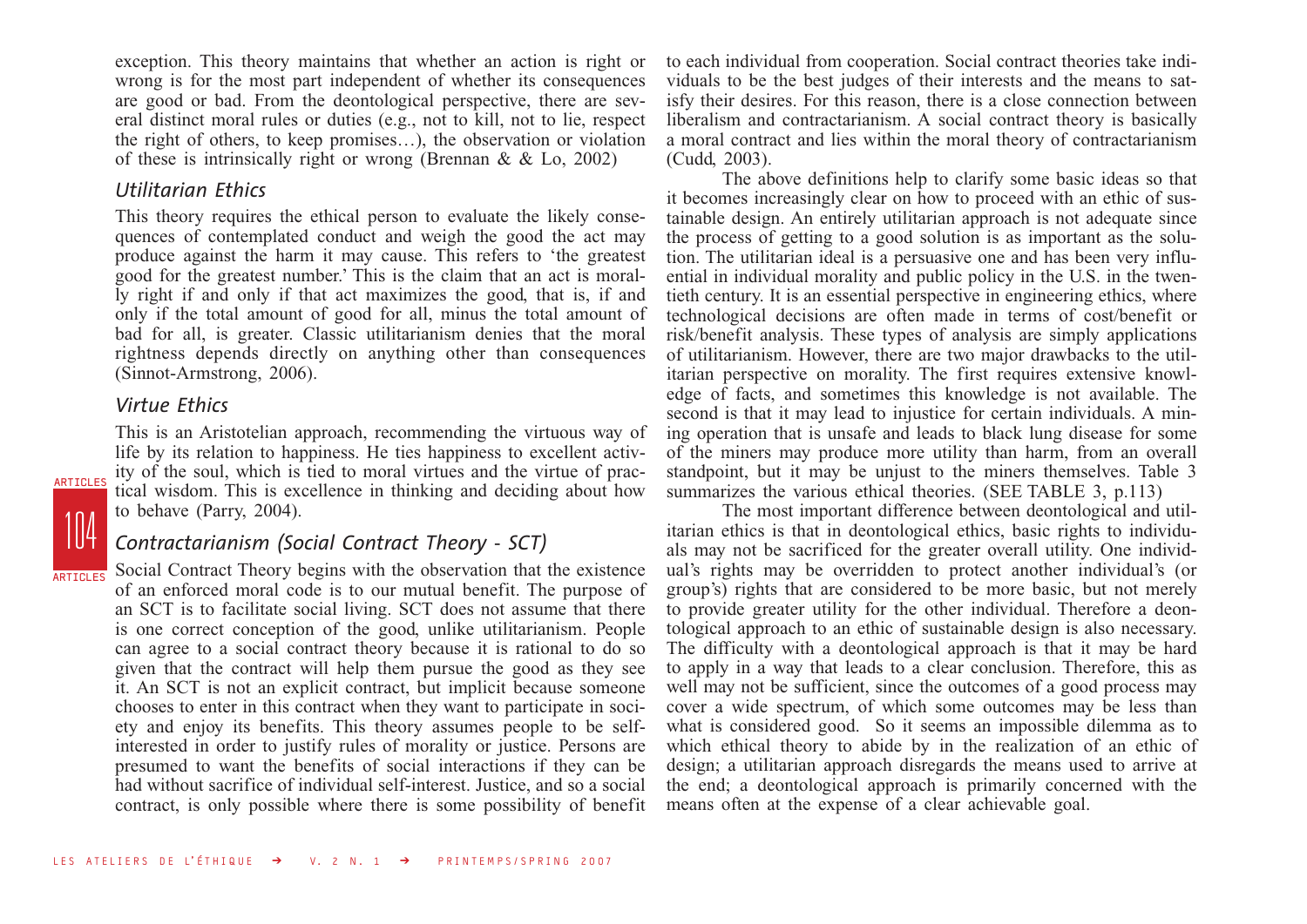### **COMPARISON OF ATTITUDES BASED IN PRUDENCE FOR A CLARIFICATION OF PRECAUTION**

In many technological innovations, the complexity of the societal and biospheric effects is immense and defies all calculation (Jonas, 1985). Uncertainty becomes a weakness when it has to serve as a predictor by which to take action. As Hans Jonas has stated, the ethics that is needed in this technological age is an ethics of the future; the future must become the major object of our concern and this concern must start from a philosophical perspective. Jonas claims that the greatest moral duty in the technological age is that humankind cannot put its survival at risk for the sole purpose of the continued growth of technological progress. The nature of this responsibility lies in fear; humans have the capacity to destroy the existence of life, and are conscious of this capacity (Ewald, 1996). This consciousness is embedded in distress because of the complexity of this situation; it is unprecedented. To add to this distress, man is faced with the need to find moral rules to limit his powers - an ethic of responsibility (Ewald, 1996; Jonas, 1985).

According to Ewald (1996), the attitude of prudence defines the actions of humans when confronted with uncertainty. Historically there have been three concepts based in uncertainty: foresight<sup>7</sup>, prevention, and precaution. Foresight is a liability plan that is based in fault. Prevention is a solidarity plan based on known risks. Precaution is a safety process based in the notion of potential risks. The current global situation has resulted in a profound transformation and reformulation of the problematic of responsibility (Ewald, 1996). **ARTICLES** ARTICLES

105

Foresight was based in an ethics of virtue; linked to chance or fate. Foresight encouraged the integration of the future with the present on an individual level. Prevention, on the other hand is a rational behavior that science could objectify and quantify, in the face of a risk. Foresight was not aware of any existing risks; prevention developed from a certainty of risk through scientific analysis. Prevention speaks the language of science; it is the concern of scientific experts. Precaution, as it is emerging currently, deals with another type of uncertainty; it is the uncertainty of science itself (Ewald, 1996). Precaution deals with the more global idea of human and environmental safety in contrast to prevention which deals with known risks which are measurable.

Therefore, precaution refers to conditions that have not been used in the idea of foresight, nor by prevention (Ewald, 1996). Precaution is not based in an individual ontology as is prudence. The potential dangers that it deals with are collective; not only regional, but international. Precaution does not either participate in the realm of prevention because the threats that are dealt with by precaution cannot be proven or quantified. According to Ewald (1996), societies are threatened with risks that can be of a catastrophic nature; introduced in an act that itself tries to reduce such risks (science based activities). The act of precaution starts when a decision must be made in the context of scientific uncertainty; not in a context of certainty, but in a context of doubt, suspicion, defiance, concern, fear, mistrust. Precaution is therefore caught in a kind of suspension and shift between the requirements of action and the certainty of knowledge (Ewald, 1996). Table 4 illustrates the differences among foresight, precaution and prevention, all based within the attitude of prudence. (SEE TABLE 4, p.114)

When seeking to move toward sustainable development, what tools and/or framework can be used to assist decision makers make just and fair decisions that consider the common good for present as well as future generations? A preventive approach to situations of uncertainty can be dealt with using tools like LCA. What tool or framework is available for dealing with a precautionary approach to situations? Responding to these questions requires further research and debate, and areis therefore outside the scope of this paper.

### **CONCLUSION**

Sustainable development concerns have expanded from considering environmental issues alone, to considering social concerns and in particular concerns for the future of humanity. Although there is much value in the earlier approaches for addressing environmental issues, current discourses are challenging traditional thinking with respect to design, production and consumption practice and seeking solutions at the source; where fundamental changes in human behavior have to occur, if lasting effects to the environmental crisis are to happen (Madge, 1997).

The participatory democratic approach, an ethical approach to decision making, favors a conceptual openness and allows the emer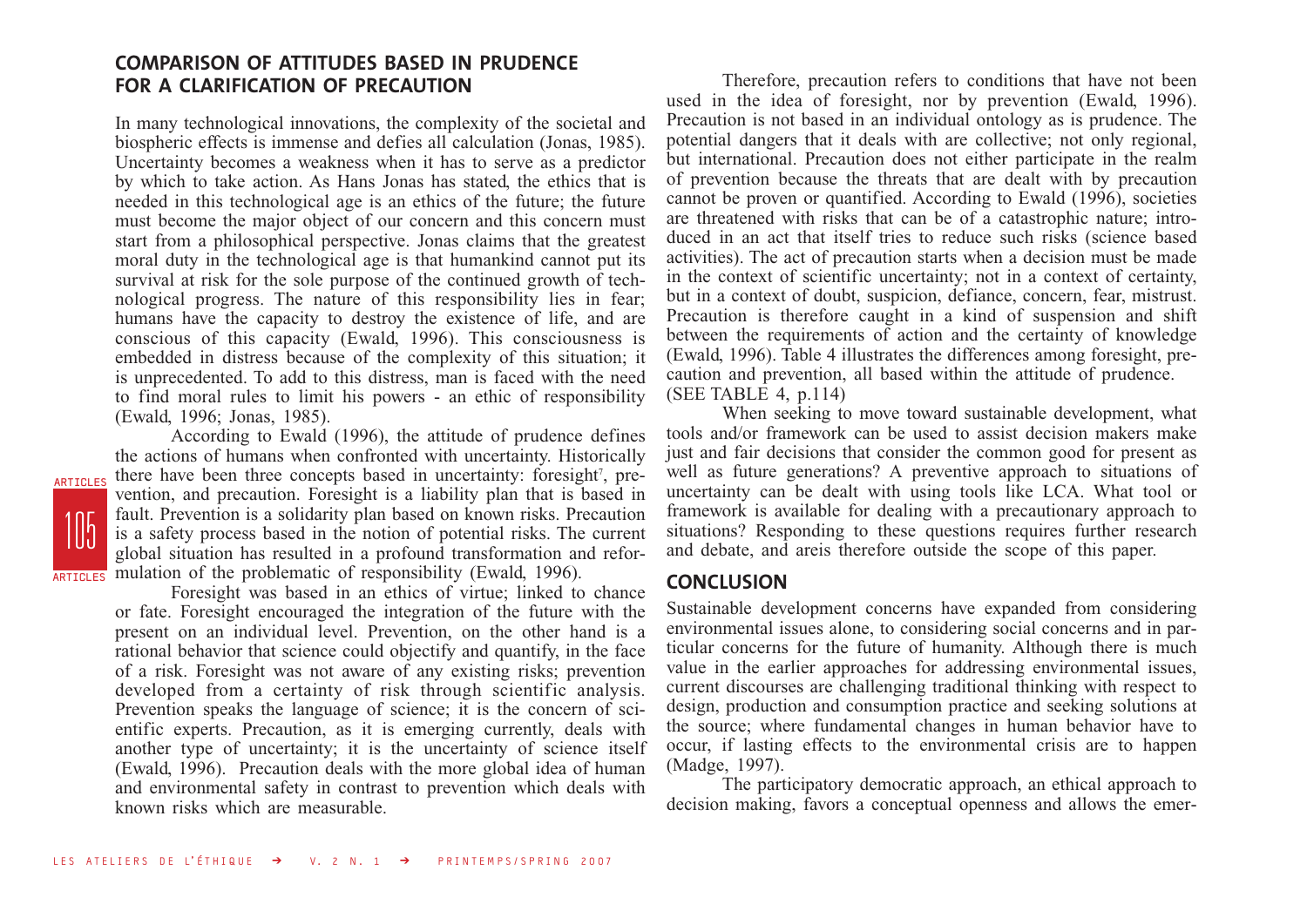gence of various points of view and logic (Droz & & Lavigne, 2006; Fuji Johnson, 2006). Some crucial questions for this approach are: Through which debates (actors and/or issues) can the plurality of this knowledge be revealed? How can this process be defined so that it is effective in including the divergent visions of the world? When taking into account the various actors and the plurality of their knowledge, complexity arises from the decision making process since a practical decision must be made that will result in some action. With an ethic that takes into account the opinions of each seriously; considering which/whose ethic will be used/sacrificed in the process requires methods to go from a diversity of opinions to a practical concrete decision (Droz & & Lavigne, 2006).

The critical issues with the precautionary principle are: (1) it's diverging interpretations result in confusion with regards to its implementation; (2) the limitations that science based analysis imposes on decision making; renders it difficult to arrive at a just decision; (3) the inability to arrive at a decision because of a lack of ethical knowledge; and (4) the antagonisms, contradictions, and uncertainties that exist between intent, action/decision, and outcome of action. The precautionary principle is intended to help make decisions in cases of uncertainty of harm, yet there is no guideline available in which to base such a decision.

106 **ARTICLES** 

ARTICLES

Uncertainty of harm is at the core of the precautionary principle. Defining an action in such situations is an imperative, because of the inherent potential risk. Status quo cannot do; an alternative course of action is needed. However, a lack of scientific data renders the decision making process problematic. This is because experts cannot agree on the long-term consequences of new technologies. So the community has the right to be engaged within a process of searching for new solutions. This implies aAlternative means of decision making are required, since it is not evident what action to take based on scientific data alone. Ethics allows for a decision making framework that can contribute to a fair and just course of action. The question is: What is the ethical framework of the precautionary principle so that decisions made in situations of uncertainty of harm will consider the common good? A sense of responsibility towards others (current and future) is at the core of this framework. Even with this basic value, it is not evident what the best course of action is, since what may seem a responsible action to someone, may be considered irresponsible to someone else. How may a decision then be taken if it is to be based on a common good for both inter and intra generations? A collective discourse process that seeks consensus on sustainability issues is one ethical approach. In such a collective forum, the various stakeholders reveal their ethos and seek to comprehend the ethos of other stakeholders within the discourse. It is this sense of comprehension that may allow a decision to be made that will ultimately be based on a common good. This principle cuts across all issues of sustainable development since all decisions have, to some degree, an uncertain outcome.

Stakeholders should be able to rely on a general conceptual framework that would allow them to realize projects, define procedures for participation, and to respond to crucial issues of sustainable development. This will result in a common philosophy, as well as a dialog among stakeholders. This basis of collaboration and exchange among partners will encourage an emergence of co-creation processes of projects and co-formulation processes for solutions and projects. These processes are based on dialogue and will encourage a larger mutual comprehension of new perspectives and an increased level of responsibility among actors (De Coninck, 2005; Boatright, 2006).

To obtain objectives within a sustainable development paradigm, it becomes essential not only to establish a new dynamic among stakeholders, but also to establish a relation where it is possible to comprehend, consider, and debate, before any decisions are reached. It is therefore necessary to set up structures and processes that will allow such stakeholders a venue where a particular referential paradigm will be used as a basis for their discussions; their individual value systems (De Coninck, 2005).

The lack of an existing decisional framework in a context of uncertainty of harm, and the lack of an ethical knowledge base for developing sustainable solutions imply that there is a gap in decision making processes for designers and innovators. A discursive method is recommended to allow a decision process that will include the ethics of all the stakeholders involved. Although an expert ethic could in essence make a decision in a precautionary situation, he/she will only provide one perspective of the global vision necessary to make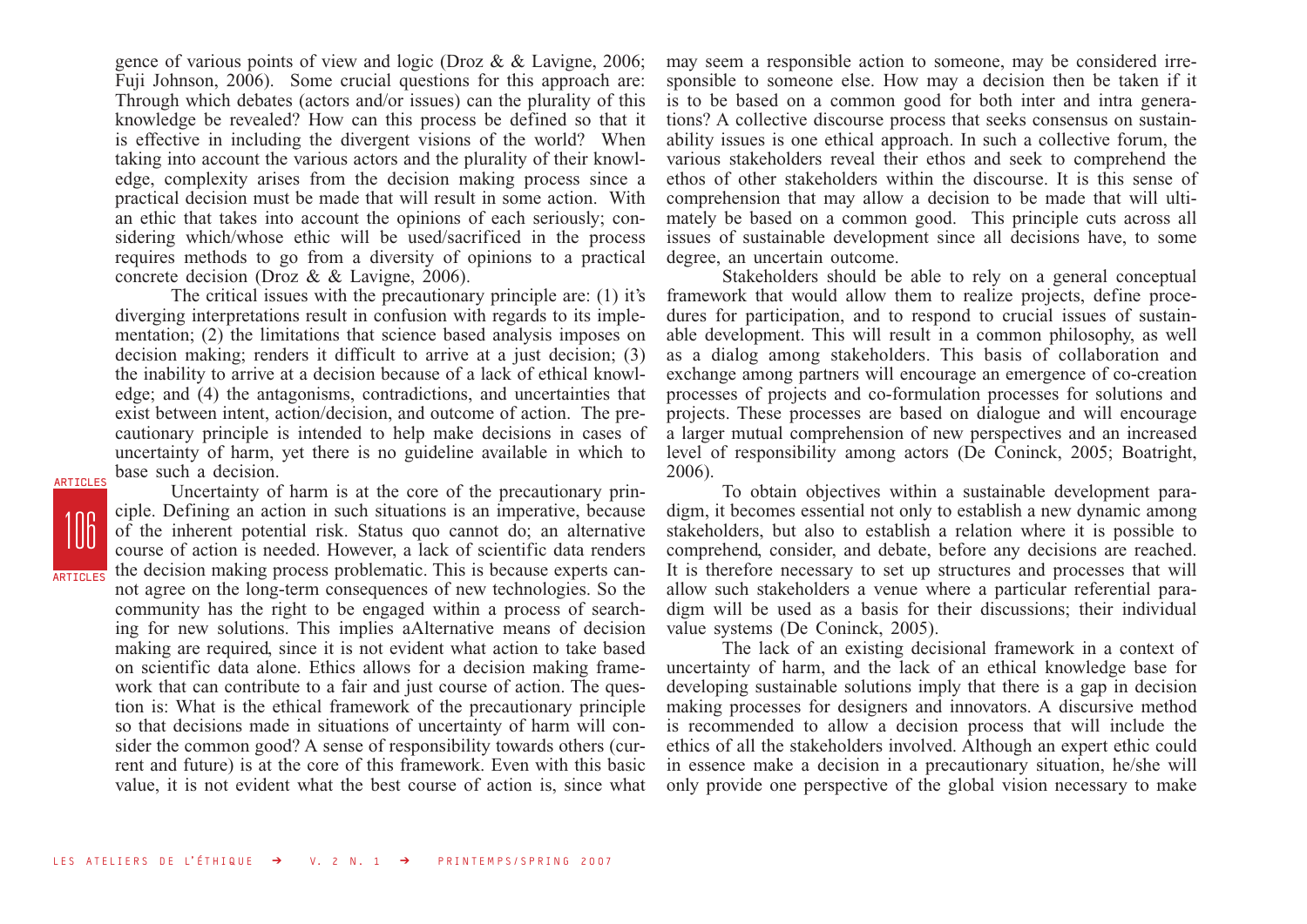a fair and just decision. Every stakeholder in a situation of uncertainty has an ethical foundation that contributes to the global vision and complexity of the situation. Without this collective approach, the complexity of the situation may be compromised.

This is why, a requirement beyond the optimization of mechanisms for dialogue and intersectoral approaches for the conception of products and services are necessary for sustainable and social development of communities. It is recommended that an ethical framework is established, that is based on the fundamental values of a society, and not only based on the respect of norms and practises; therefore to substitute a deontology with an axiology as a framework for the decision making process.

What this entails is not only addressing these issues from a perspective of searching for efficient solutions based on problem optimization approaches, but also implies dealing with such issues based on an attitude of sufficiency (Princen. 2005). This requires a shift in perspective of the problems that face humanity; by focusing on a transformation of human behaviour and their modes of consumption, then design can respond with innovative ways that will not only improve harmony with the environment and societies, but also responds to an improved quality of life for all.

107 **ARTICLES** ARTICLES

Without a perspective of reducing the impacts as a result of human behavior and consumption habits in contrast to assessing impacts based solely on the production of goods and services, a fundamental perspective of possible alternatives may be ignored. Therefore a focus on improving human consumption patterns in an effort to reduce environmental and social aspects will encourage innovation at the source of the problem; changes in human behavior can provide global, long-term improvements to current social and environmental problems. Such an understanding can be based on the system of fundamental human needs. In seeking innovative solutions through this perspective, then very long term and global solutions can be found.

Therefore a precautionary approach supports innovation; in contrast to its detractors, which perceive this principle as a spoke in the wheels of innovation. And so it responds to the purpose of design and in particular contributes to the development of the well-being of individuals and society. Design can achieve this through a recommendation of new concepts and experiences that will ultimately change the world in a recursive way. However, tools or frameworks must be

available for designers in this endeavour. This work cannot be done in isolation, since a comprehension of the various value systems based on the plural visions of the common-good will be necessary. Therefore current approaches to decision making when seeking to reduce environmental and social impacts remain insufficient on their own; current methods for decision making are predominantly preventive. This implies that they are based on quantifiable data, and when fundamental uncertainties exist, probabilistic methods are used; there is no consideration of values in this approach

Without the values of moderation and prudence, infinite sustainability is not possible. This requires a type of development that places an accent on projects that seek to improve the quality of life for current and future generations; where the effects are reversible. Flexibility, diversity, and adaptability are key elements of this type of development; a system that is adjustable and correctable is necessary when failure occurs. This is why, a requirement beyond the optimization of mechanisms for dialogue and intersectoral approaches for the conception of products and services are necessary for sustainable and social development of communities. It is recommended that an ethical framework is established, that is based on the fundamental values of a society, and not only based on the respect of norms and practises; therefore to substitute a deontology with an axiology as a framework for the decision making process.

Further research is required to understand the type of participative process necessary for such deliberation with the intent of reaching consensus. What can guide stakeholders in this process of deliberation? A consideration of the impacts of human consumption patterns seems pertinent in this reflection. Public participation using a precautionary approach for design within a context of sustainability therefore addresses issues and concerns on a human scale and not only on a product or service system scale. Solutions will reflect the global consideration of the current crisis; and therefore new conceptions of lifestyles will be considered as alternate solutions.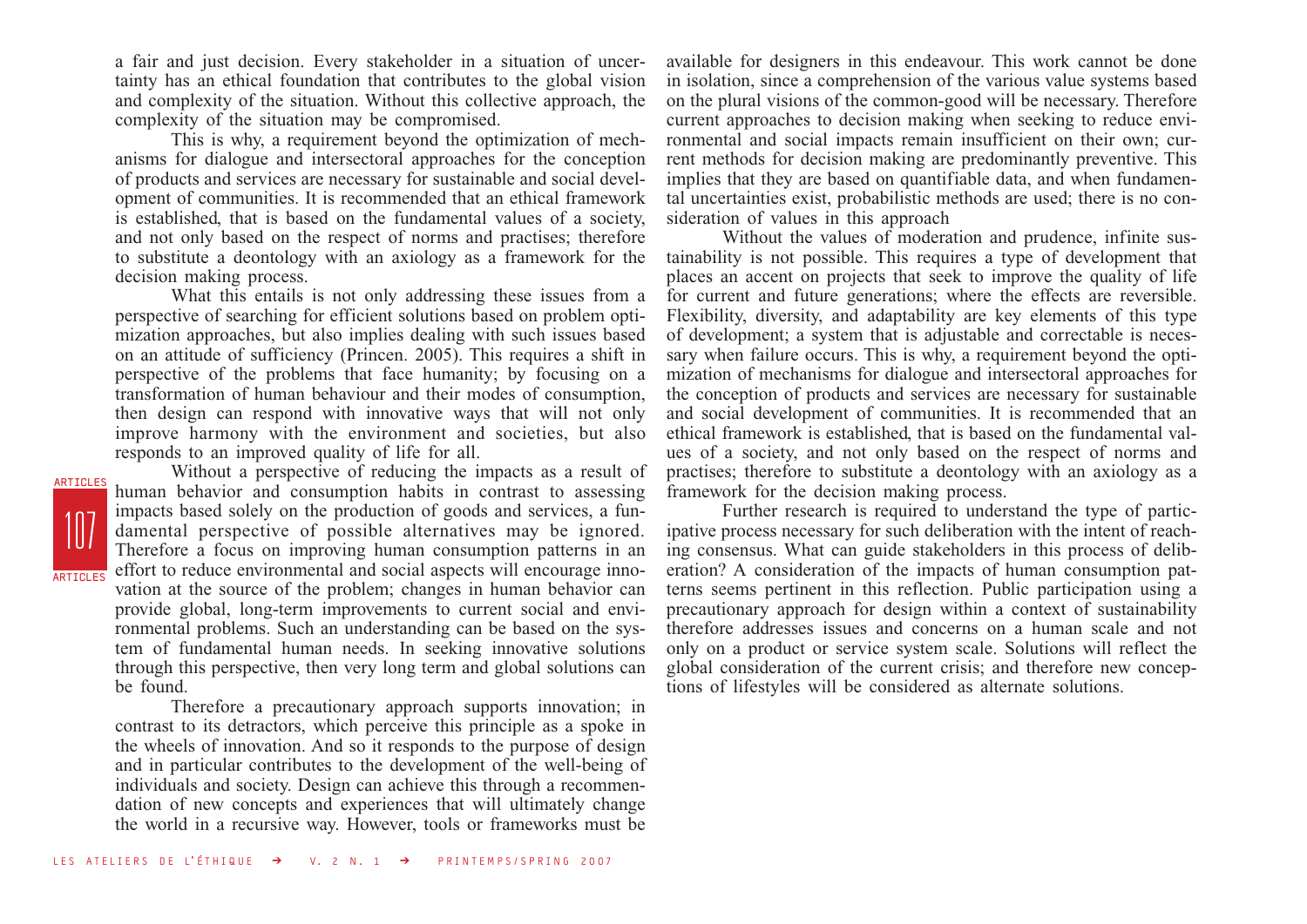### **NOTES**

<sup>1</sup> Also known as the Brundtland Report referring to the chairman of this commission Gro Harlem Brundtland.

<sup>2</sup> Kuhn (1970, p. 23) states that "…a paradigm is an accepted model or pattern". Paradigms can be defined by the predominant vision of human thought within a particular scope. Paradigms help to define the boundaries within this realm of thought. It can be thought of as a model of thought, based on a collective awareness. "Normal-scientific research is directed to the articulation of those phenomena and theories that the paradigm already supplies." (Kuhn, 1970, p.24). "Anomaly only appears against the background provided by the paradigm." (Kuhn, 1970, p65). Kuhn also states that (1970, p.48) "The pre-paradigm period, in particular, is regularly marked by frequent and deep debates over legitimate methods, problems, and standards of solution". "The successive transition from one paradigm to another via revolution is the usual developmental pattern of mature science.*"* (Kuhn, 1970, p.12). A transition from one paradigm to a new one is not a cumulative process, but rather a process of reconstruction from a fundamentally new basis of knowledge. This transition often results in new methods, applications, and/or rules. During the transition from one paradigm to another, there will always be some overlap with the problems to solve, but there will be a definitive difference in the way solutions are found.

108 ARTICLES

<sup>3</sup> The term was first coined in 1992 by Canadian ecologist and professor at the University of British Columbia, William Rees. It is used around the globe as an indicator of for evaluating environmental sustainability and is a way of determining relative consumption for the purpose of sensitizing people about their resource use.

**ARTICLES** 

<sup>4</sup> The carrying capacity of the Earth, based on the ecological footprint is (World Wildlife Fund for Nature 2002, from Schaefer, Crane, 2005): an average person worldwide is 2.28 hectares; the average U.S. American needing 9.7 hectares; the average UK citizen 5.35 hectares, and; the average person in Mozambique 0.47 hectares.

 $5$  For example: 80% of the world resources are consumed by 20% of the world population; the other 80% of the population want to achieve the same standard of living as the 20%; this is unattainable.

<sup>6</sup> This principle was defined as "In order to protect the environment, the precautionary approach shall be widely applied by States according to their capabilities. Where there are threats of serious or irreversible damage, lack of full scientific certainty shall not be used as a reason for postponing cost-effective measures to prevent environmental degradation." (World Commission on Environment and Development, 1987, p.43).

<sup>7</sup> Ewald (1996) uses the French word 'prévoyance' in describing one of the three prudent attitudes related to uncertainty. We have used the word foresight as the translation for the word 'prévoyance', which in this context, is defined as 'providence by virtue of planning prudently for the future' (Fellbaum, 1998).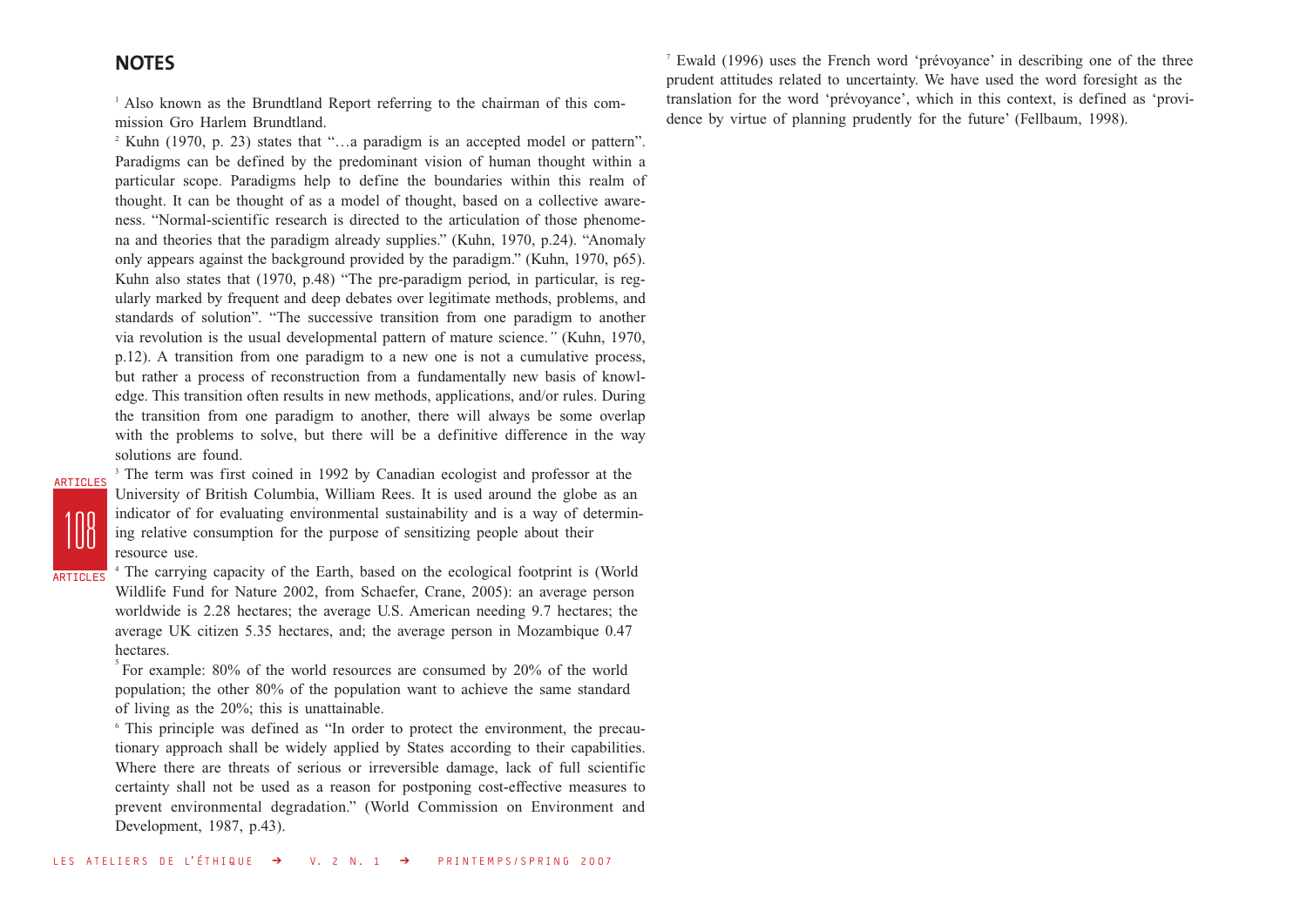#### **BIBLIOGRAPHY**

Adams, B.arbara, 2004, «Minding Futures: An exploration of responsibility for long-term future*»*, *ESRC PF Paper*. Arendt, H., 1958, *The Human Condition*, The University of Chicago Press.

Boatright, J.ohn, 2006, «Quel Avenir Pour La Gestion Des Parties Prenantes?*»*, *Les Ateliers de L'Éthique*, vVolume 1, nNumberéro 1, sSpring 2006, pp.42-57. Brennan, A.ndrew, & Lo, Y.euk-S.ze, 2002, *Environmental Ethics*, The Stanford Encyclopedia of Philosophy (summer 2002 Edition), Edward N. Zalta (ed.),

URL=<http://plato.stanford.edu/archives/sum2002/entries/ethics-environmental/>.

Consoli F., Allen D., Boustead I., Fava J., Franklin W., Jensen A.A., de Oude N., Parrish R., Perriman R., Postlethwaite D., Quay B., Séguin J., & Vigon B. (eds.), (1993), *Guidelines for Life-cycle assessment: A "Code of practice"*, Society of Environmental Toxicology and Chemistry (SETAC), SETAC Workshop, Sesimbra, Portugal, 31 March - 3 April 1993.

Cudd, A.nn, 2003, *Contractarianism*, The Stanford Encyclopedia of Philosophy (spring 2003 Edition), Edward N. Zalta (ed.),

URL=<http://plato.stanford.edu/archives/spr2003/entries/contractarianism/>.

De Coninck, P.ierre, 1996, «De la disciplinarité à la transdisciplinarité: À la recherche d'une panacée ou d'une attitude?*», Info-stoper*, volume 4, number 1, University of Sherbrooke, Sherbrooke, pp.1-7.

ARTICLES

De Coninck, P.ierre, 1997, « L'implication des citoyens ordinaires dans le processus d'aide a la décision en santé publique*»*, *Ruptures,* vVolume 4, nNumber .2, Universitéy of de Montréeal,, Montréeal, pp. 152-162

109 **ARTICLES** 

De Coninck, P.ierre, 2000, «Vers un cadre de planification participative – l'exemple de la conférence de consensus informé», Fiévet, C. *Invention et réinvention de la citoyenneté* – Actes du colloque international de PAU, Université de

PAU et Pays de l'Adour, Éditions Joëlle Samnpy, Pau, pp. 471-480. De Coninck, P.ierre, 2005, «De la conception écologique à une écologie de la conception: un nouvel univers de pertinence et un cadre conceptuel général de la

conception», Stinckwich, S. (Dir.) *Réflexivité et autoréférence dans les systèmes complexes* - 12èmes Journées de Rochebrune, January 24 -28, pp.65-76.

DeFur, P.eter & L., Kaszuba, M.ichelle, 2002, «Implementing the Precautionary

Principle», *The Science of the Total Environment*, 288, pp. 155-165. Droz, Y.van & & Lavigne, J.ean-C.laude, 2006, *Éthique et Développement*

*Durable*, Editions Karthala et Institut universitaire d' études du développement (IUED), Paris, Switzerland.

Ewald, F.rançois, 1996, «Philosophie de la Précaution*»*, *L'année sociologique*, 46 no.2, pp 383 – 412.

Fuji Johnson, G.enevieve, 2006, «Deliberative Democracy and Precautionary Public Reasoning : Exploratory Thoughts*»*, *Les Ateliers de L'Éthique*, vVolume 1, nNumberéro 1, sSpring 2006, pp. 81-87.

Godard, O.liver, 2005, «The Precautionary Principle, Between Social Norms and Economic Constructs*»*,, *EDF - Ecole Polytechnique*, Cahier no 2005-019, Laboratoire d'Econométrie de l'Ecole Polytechnique, Paris.

Harremoes, P., Gee, D., MacGarvin, M., Stirling, A., Keys, J., Wynne, B., & Guedes Vaz, S., (eds.), 2001, *Late Lessons from Early Warnings: the precautionary principle 1896-2000*, European Environment Agency, Environmental issue report, numberNo. 22.

Harremoes. P., 2003, «Ethical Aspects of Scientific Incertitude in Environmental Analysis and Decision Making*»*,, *Journal of Cleaner Production*, 11, pp. 705- 712.

Heiskanen, E.va and& Mika P.antzar, 1997, «Toward Sustainable Consumption: Two New Perspectives*»*, *Journal of Consumer Policy*, 20, pp. :409-442, Kluwer Academic Publishers.

Hertwich, E.G., 2005, «Consumption and Industrial Ecology*»*, *Journal of Industrial Ecology*, volume 9, nNumber 1-2, Massachusetts Institute of Technology and Yale University.

Jackson, T.im, 2004, «Consuming Paradise? Unsustainable consumption in cultural and social-psychological context*»,* in Hubacek, K, A. Inaba and S. Stagl 2004. *Driving Forces of and Barriers to Sustainable Consumption*, Proceedings of an International Workshop, Leeds, 5th-6<sup>th</sup>, March, 9-26.

Jackson, T.im, 2005, «Live Better by Consuming Less? Is There a "Double Dividend" in Sustainable Consumption?*»*, *Journal of Industrial Ecology*, Massachusetts Institute of Technology and Yale University, vVolume 9, nNumber 1-2, pp. 19-36.

Jonas, H.ans, 1985, *The Imperative of Responsibility: In Search of an Ethics for the Technological Age*, translated by Hans Jonas with the collaboration of David Herr, University of Chicago Press, Chicago.

Ladriere, J.ean, 1997, *L'éthique dans l'univers de la rationalité*, Catalyses, Artel – Fides.

Lascoumes, P.ierre, 1996, «La précaution comme anticipation des risques résiduels et hybridation de la responsabilité*»*, *L'année sociologique*, volume 46, numbero. 2, pp. 359 – 382.

Madge, P., 1997, «Ecological design: A new critique*», Design issues*, volume Vol.13, number °2, pp. 44-54.

Marchand, A., Walker, S., De Coninck, P., 2004, *Buying Time: Defining the Characteristics of Sustainable Consumption, Creating a Culture of Sustainability,*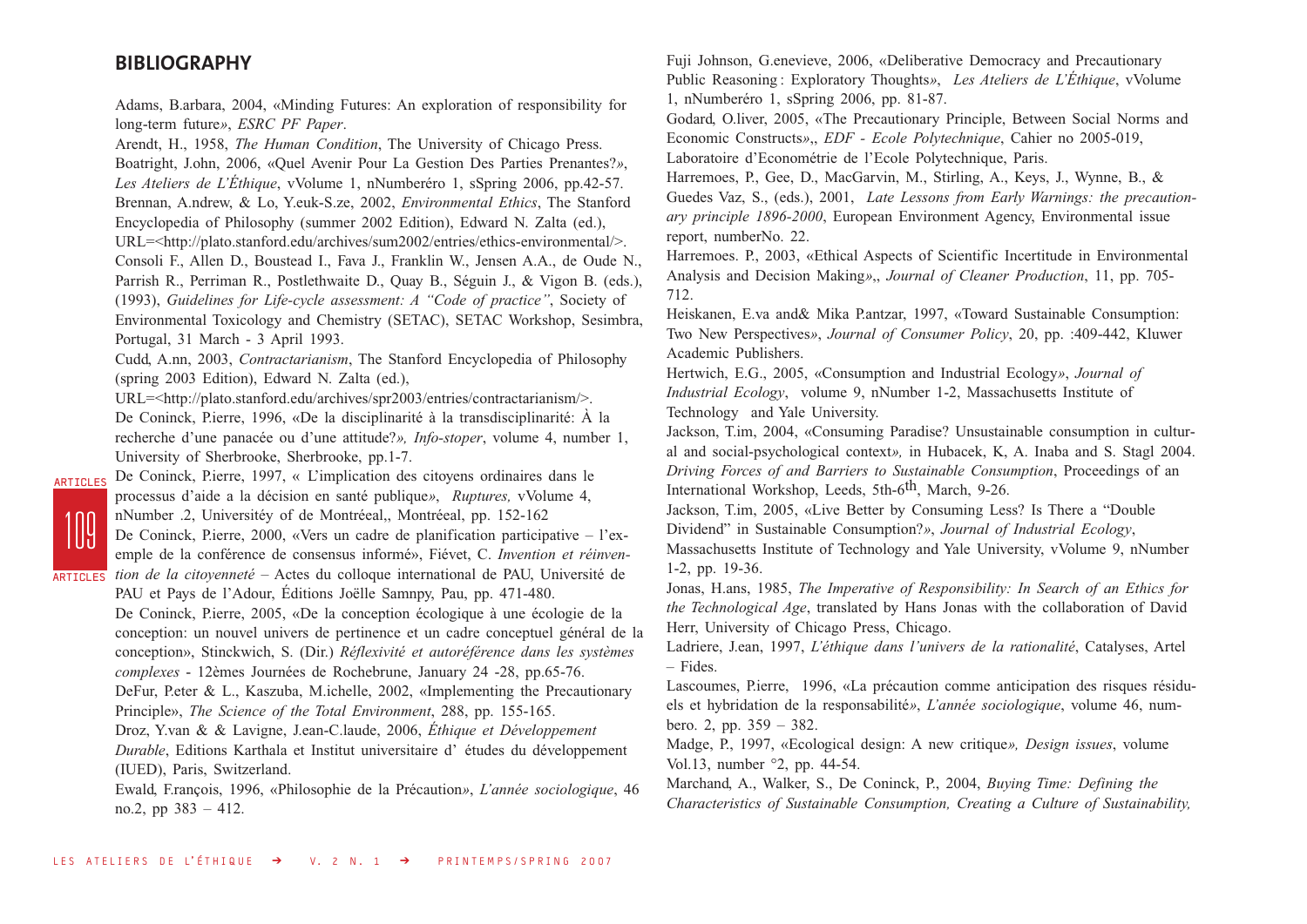Highlands & Islands International Sustainable Development Conference and Exhibition: Conference Proceedings, November 3-5, Inverness, Scotland. (Accepted).

Marchand, A., De Coninck, & P.,Walker, S., 2005, «La consommation responsable: Perspectives nouvelles dans les domaines de la conception de produits*»*, Séguin, M., De Coninck, P., Tremblay, F, (dir), Enjeux environnementaux contemporains : les défis de l'écocitoyenneté, *NPS*, volume 18, number 1., pp. 39-56. Meadows, D.H., Meadows, D.l., & Randers, J., 1972, Behrens III, W.W., *The Limits To Growth*, New York: University Books.

Parry, R.ichard, 2004, *Ancient Ethical Theory*, The Stanford Encyclopedia of Philosophy (fall 2004 Edition), Edward N. Zalta (ed.), URL=<http://plato.stanford.edu/archives/fall2004/entries/ethics-ancient/>.

Princen, T., 2005, *The Logic of Sufficiency*, MIT Press: Cambridge.

Raeburn, J. and& I. Rootman I., 1997, *People-Centered Health Promotion*, John Wiley and Sons, England.

Resnik, D.avid, B., 2003, «Is the Precautionary Principle Unscientific?*»*, *Studies in History and Philosophy of Biological and Biomedical Sciences*, 34, pp. 329- 344, Elsevier Science Ltd.

Russ, J.acqueline, 1995, *Que sais-je? - La Pensee Ethique Contemporaine*, Presses Universitaires de France, Paris, France.

Schaefer, A.nja and& Crane, A.ndrew, 2005, «Addressing Sustainability and Consumption*»*, *Journal of Macromarketing,* Volvolume. 25, No.number 1, June 2005, pp. 76-92, Sage Publications.

Sclove, R.ichard E., 1995, *Democracy and Technology*, The Guilford Press, New York.

110

ARTICLES

ARTICLES

Sinnot-Armstrong, W.alter, 2006, *Consequentialism*, The Stanford Encyclopedia of Philosophy (spring 2006 Edition), Edward N. Zalta (ed.),

URL=<http://plato.stanford.edu/archives/spr2006/entries/consequentialism/>. Stern, N., (2007), *The Economics of Climate Change: The Stern Review*, Cambridge University Press, United Kingdom.

Tallacchini, M.ariachiara, 2005, «Beyond and Before the Precautionary Principle: Epistemology of Uncertainty in Science and Law*»*, *Toxicology and Applied Pharmacology*, 207, pp. S645-S651, Elsevier Inc.

Tickner, J. and& Geiser, K., 2004, «The precautionary principle stimulus for solutions- and alternative-based environmental policy*»*, *Environmental Impact Assessment Review*, Elsevier Inc.

Tickner, J., and& Raffensperger, C., 2002, *The Precautionary Principle in Action: A Handbook*, First Edition, Science and Environmental Health Network. Thøgersen, J.ohn, 2005, «*How may consumer policy empower consumers for sustainable lifestyles?»*, *Journal of Consumer Policy*, 28, pp. 143-178.

United Nations Conference on Environment and Development (UNCED). 1992, *Rio Declaration on Environment and Development*. UNESCO, URL=<www.unesco.org/education/educprog/lwf/doc/portfolio/definitions.htm>, accessed February 2006. Vigneron, J., Patingre, J-F., & Schiesser, P., 2003, *Eco-concevoir Appliquer et Communiquer : nouvelles approches et examples d'application*, Economica, Paris. Whiteley, Nigel, 1995, *Design for Society*, Reaktion Books, London. Whiteside, K.erry H., 2006, *Principle and Practice in Confronting Environmental Risk – Precautionary Politics*, The MIT Press, Cambridge, Massachusetts. Fellbaum, C.hristiane, 1998, Wordnet: An Electronic Lexical Database, URL=<http://wordnet.princeton.edu/>, Bradford Books. World Commission on Environment and Development, 1987, *Our Common Future*, Oxford University Press, Oxford, England.

This part belongs here because it highlights the various issues related to the notion of precaution when compared to the traditional dominant paradigm of prevention. It can be considered as a summing up of the various ideas that have emerged in the discussion.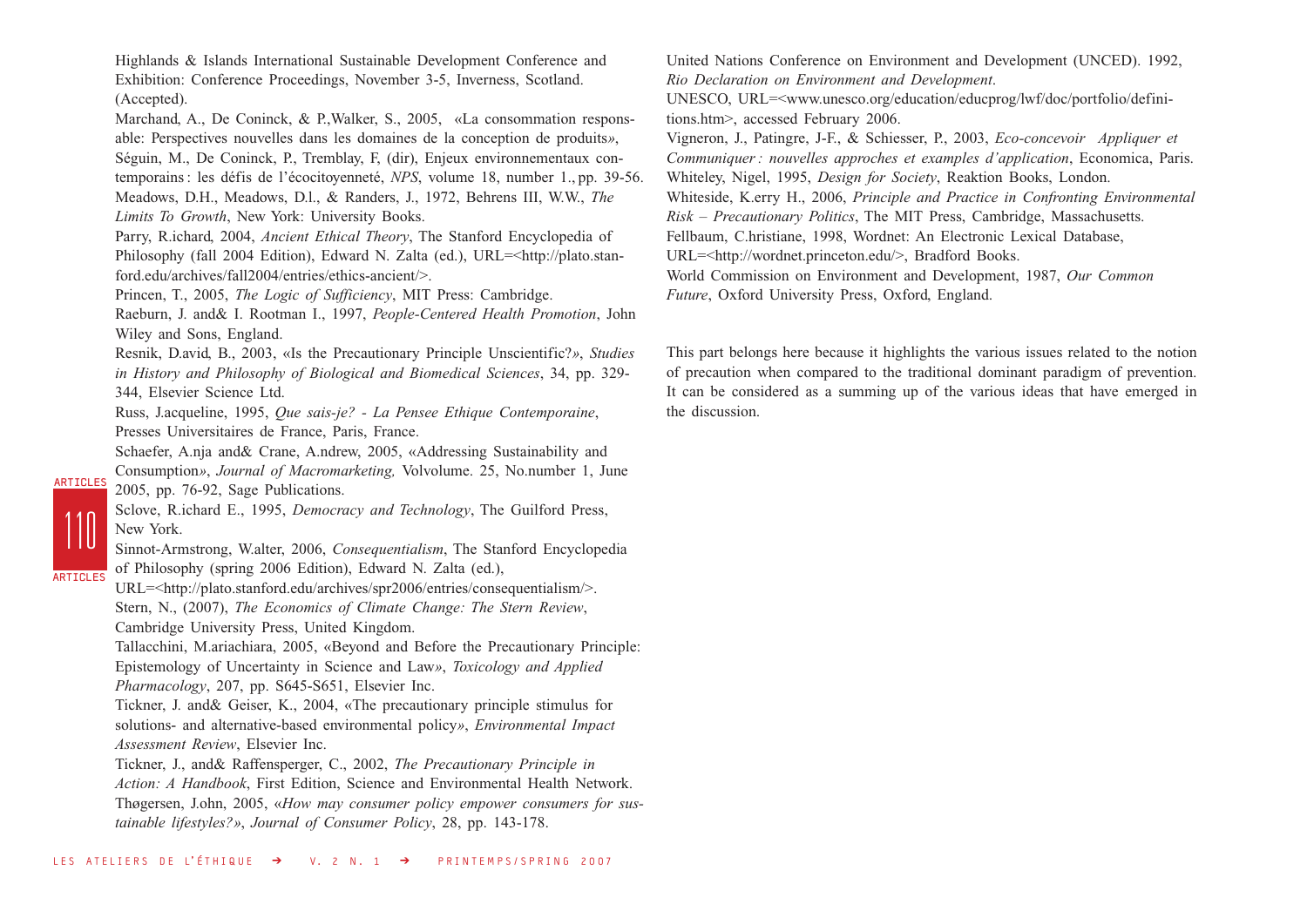**TABLE 1 :** A COMPARISON OF PROGRESS AND SUSTAINABLE DEVELOPMENT PARADIGMS, (BASED ON HERTWICH, 2005; HEISKANEN & PANTZAR, 1997; JACKSON, 2004, 2005; MARCHAND, DE CONINCK, & WALKER, 2005; SCHAEFFER & CRANE, 2005).

|                                    |                      | <b>PROGRESS PARADIGM</b>                                                                                   | <b>SUSTAINABLE PARADIGM</b>                                                                                                                                                                   |
|------------------------------------|----------------------|------------------------------------------------------------------------------------------------------------|-----------------------------------------------------------------------------------------------------------------------------------------------------------------------------------------------|
| <b>ARTICLES</b><br><b>ARTICLES</b> | <b>ENVIRONMENT</b>   | Resources used for production of goods and<br>services, at best, the idea of conservation                  | Resources are to be preserved or re-newed                                                                                                                                                     |
|                                    | <b>TECHNOLOGY</b>    | Progress of innovation is an imperative; efficiency<br>of resource use and production methods              | Innovation based on an ethics of responsibility,<br>beyond the idea of efficiency                                                                                                             |
|                                    | <b>ECONOMIC</b>      | Success is solely based on the continued economic<br>growth - commodification of all needs                 | Idea of success spans the health of society, the<br>renewal of primary resources and the growth of<br>the economy (equally) - solutions for all needs<br>based on elimination of resource use |
|                                    | <b>SOCIAL</b>        | Attempt to deal with social issues as long as<br>economy is not adversely affected                         | Social issues are a significant concern - equal<br>concerns as economy and environment                                                                                                        |
|                                    | <b>GLOBAL VISION</b> | Multi-national economic growth for affluent<br>societies and support poorer societies through<br>donations | Providing well-being for all societies across<br>generations by encouraging all societies to prosper                                                                                          |
|                                    | <b>CULTURE</b>       | Culture of obsolescence, high consumption,<br>following the 'American Dream                                | Culture of sufficiency and of simplicity.                                                                                                                                                     |
|                                    | <b>INDIVIDUAL</b>    | Individualist mindset; uninformed consumer                                                                 | Works with community to contribute to social<br>change; informed responsible citizen                                                                                                          |
|                                    | <b>NEEDS</b>         | Satisfied primarily by goods and services from<br>the market economy                                       | Finds alternative means to satisfy needs (if<br>available not from the use of primary resources)                                                                                              |

© Cucuzzella 2006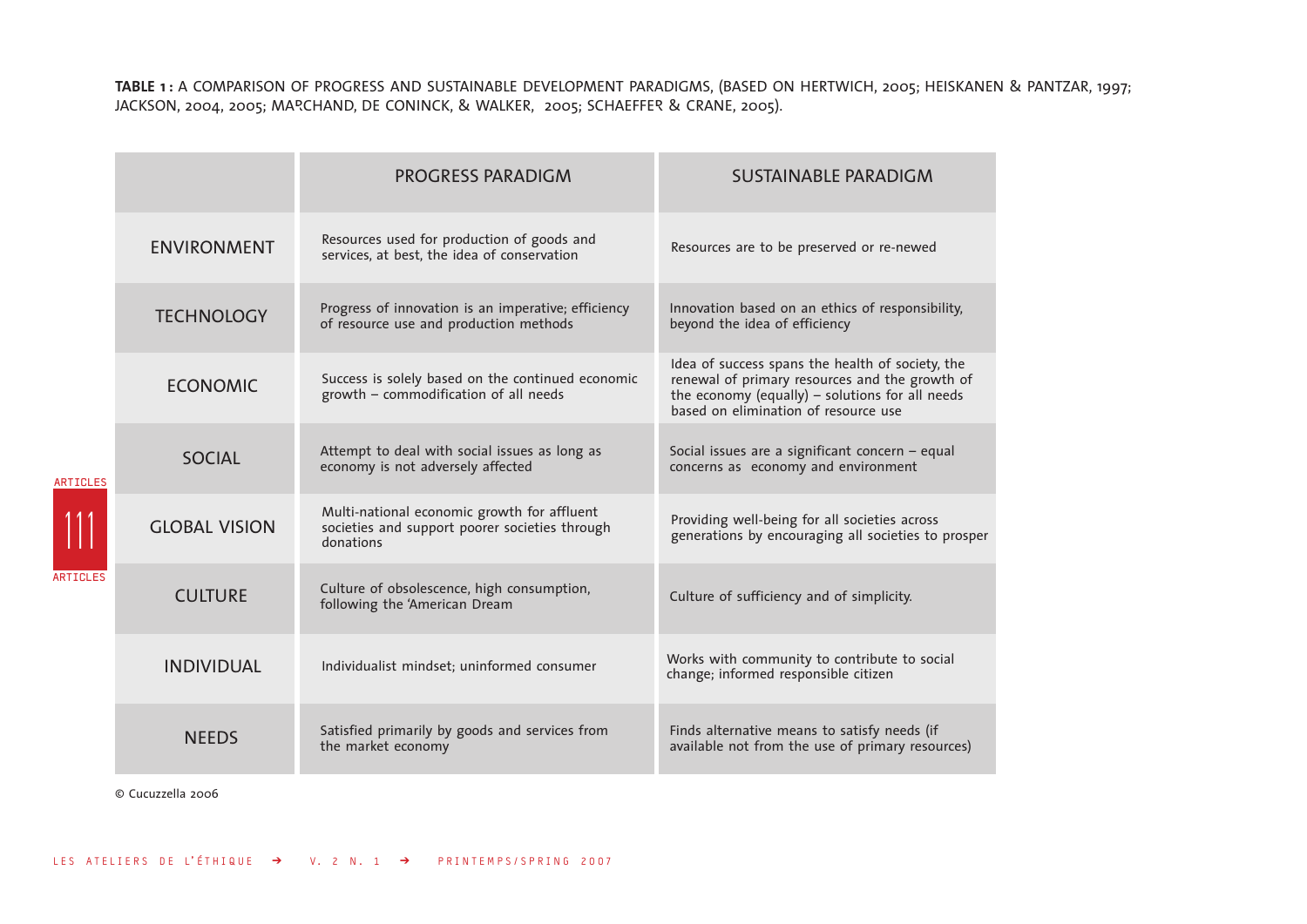**TABLE 2 :** A COMPARISON BETWEEN A RISK ANALYSIS AND A SOCIAL HEURISTIC IMPLEMENTATION OF THE PRECAUTIONARY PRINCIPLE, (BASED ON GODARD, 2005, PP. 2-30).

|                                    | RISK ANALYSIS APPROACH                                                                                                                                                            | <b>HEURISTIC SOCIAL APPROACH</b>                                                                                                                                          |  |
|------------------------------------|-----------------------------------------------------------------------------------------------------------------------------------------------------------------------------------|---------------------------------------------------------------------------------------------------------------------------------------------------------------------------|--|
| <b>ARTICLES</b><br><b>ARTICLES</b> | Analytical/rational                                                                                                                                                               | Strategic                                                                                                                                                                 |  |
|                                    | Specific to context                                                                                                                                                               | General social norms adopted (may be specific in some cases)                                                                                                              |  |
|                                    | Depends on the individual utility functions for specific agents                                                                                                                   | Common framework of action for collective welfare                                                                                                                         |  |
|                                    | Contributes to the establishment of further scientific developments                                                                                                               | Used as a protection against limits from traditional<br>scientific methods - encourages innovation                                                                        |  |
|                                    | Is a provisional means of managing the wait by scientific progress                                                                                                                | Is focused on early prevention because of the threats<br>of irreversible losses                                                                                           |  |
|                                    | Precautionary action necessitates future improvement of<br>information; prevention in the short term based on stronger<br>preventive action in cases of more uncertain prospects. | Precautionary action may or must be taken in spite of existing<br>uncertainty about the existence of a danger; does not necessitate<br>future improvement of information. |  |
|                                    | Irreversibility effect is an amplifying facto                                                                                                                                     | Irreversibility effect is a major trigger                                                                                                                                 |  |
|                                    | Defined by individual expert decision maker<br>in a statistical framework                                                                                                         | Aims at public collective decisions regarding collective risks                                                                                                            |  |
|                                    | Based on distinction between risks                                                                                                                                                | Based on opposition of potential dangers                                                                                                                                  |  |

© Cucuzzella 2006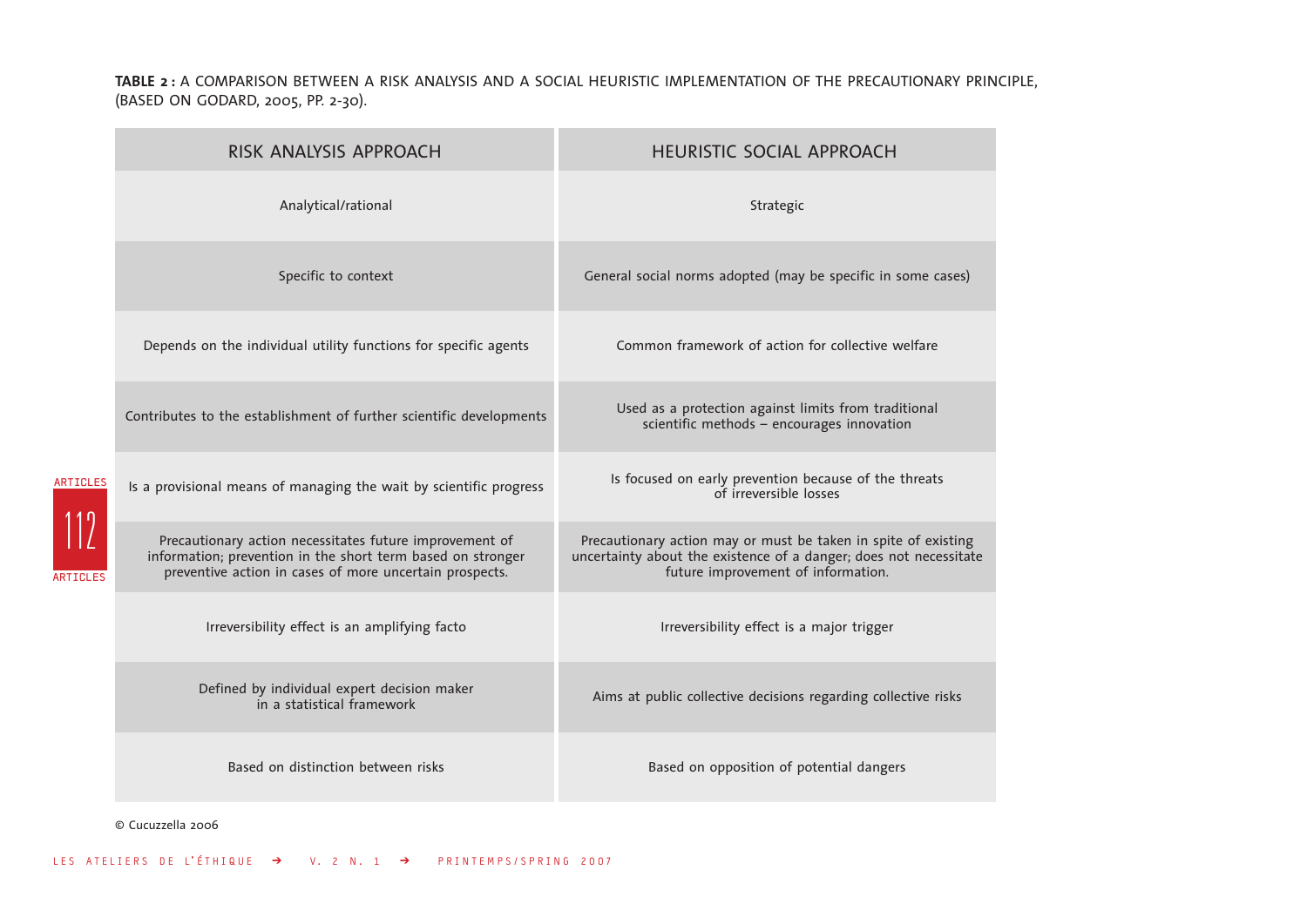**TABLE 2 :** ETHICAL THEORIES: VARIOUS WAYS TO HELP DEFINE A GOOD ACTION, (BASED ON BRENNAN & LO, 2002; CUDD, 2003; FEISER, 2006; JONAS, 1985; LADRIERE, 1997; PARRY, 2004; RUSS, 1995; SINNOT-ARMSTRONG, 2006).

|                                    |                                                | <b>DEONTOLOGICAL</b>                                                                                                                                          | <b>UTILITARIAN</b>                                                                                                                   | <b>VIRTUE</b>                                                                                                                         | <b>CONTRACTARIANISM</b>                                                                                                                    |
|------------------------------------|------------------------------------------------|---------------------------------------------------------------------------------------------------------------------------------------------------------------|--------------------------------------------------------------------------------------------------------------------------------------|---------------------------------------------------------------------------------------------------------------------------------------|--------------------------------------------------------------------------------------------------------------------------------------------|
| <b>ARTICLES</b><br><b>ARTICLES</b> | <b>HOW TO DEFINE WHAT</b><br>IS GOOD AND JUST? | Set of universal laws<br>imposed on individuals.                                                                                                              | Action must result in the<br>greatest good (benefit the<br>majority of individuals).                                                 | Individual will use the<br>particular situation to<br>decide what is good.                                                            | Enforced moral code used<br>to make a good decision. If<br>individual wants to benefit<br>from society then must<br>enter social contract. |
|                                    | <b>LIMITS TO THEORY</b>                        | Consequences of actions<br>are often unknown; there-<br>fore the action may result<br>in a consequence that is<br>not good.                                   | Consequences of actions<br>are often unknown; there-<br>fore it is not known if the<br>decision will result in the<br>greatest good. | Every moral dilemma must<br>be re-evaluated for every<br>situation; and conse-<br>quences of decisions are<br>often unknown.          | When decisions are made<br>outside the moral code,<br>then decision is considered<br>bad by society, even if it<br>may not be.             |
|                                    | <b>BENEFITS OF THEORY</b>                      | The action or decision<br>taken will be universally<br>good; since consequences<br>are often uncertain, the<br>action is the only certainty<br>of being good. | When the consequences<br>are near certain, then this<br>decision will benefit a<br>greater number of people.                         | Allows individuals to grow<br>through the personal experience of resolving moral<br>dilemmas.                                         | Facilitates social living<br>when making decisions<br>within moral code.                                                                   |
|                                    | <b>BASIC ASSUMPTIONS OF</b><br><b>THEORY</b>   | Reciprocity; individuals<br>are humane; individuals<br>have a sense of duty to<br>others and self                                                             | greatest good;                                                                                                                       | individual growth; individu-<br>als seek excellence, are pru- individuals are self-interest-<br>dent, and have practical<br>knowledge | ed; similar to liberalism                                                                                                                  |

© Cucuzzella 2006